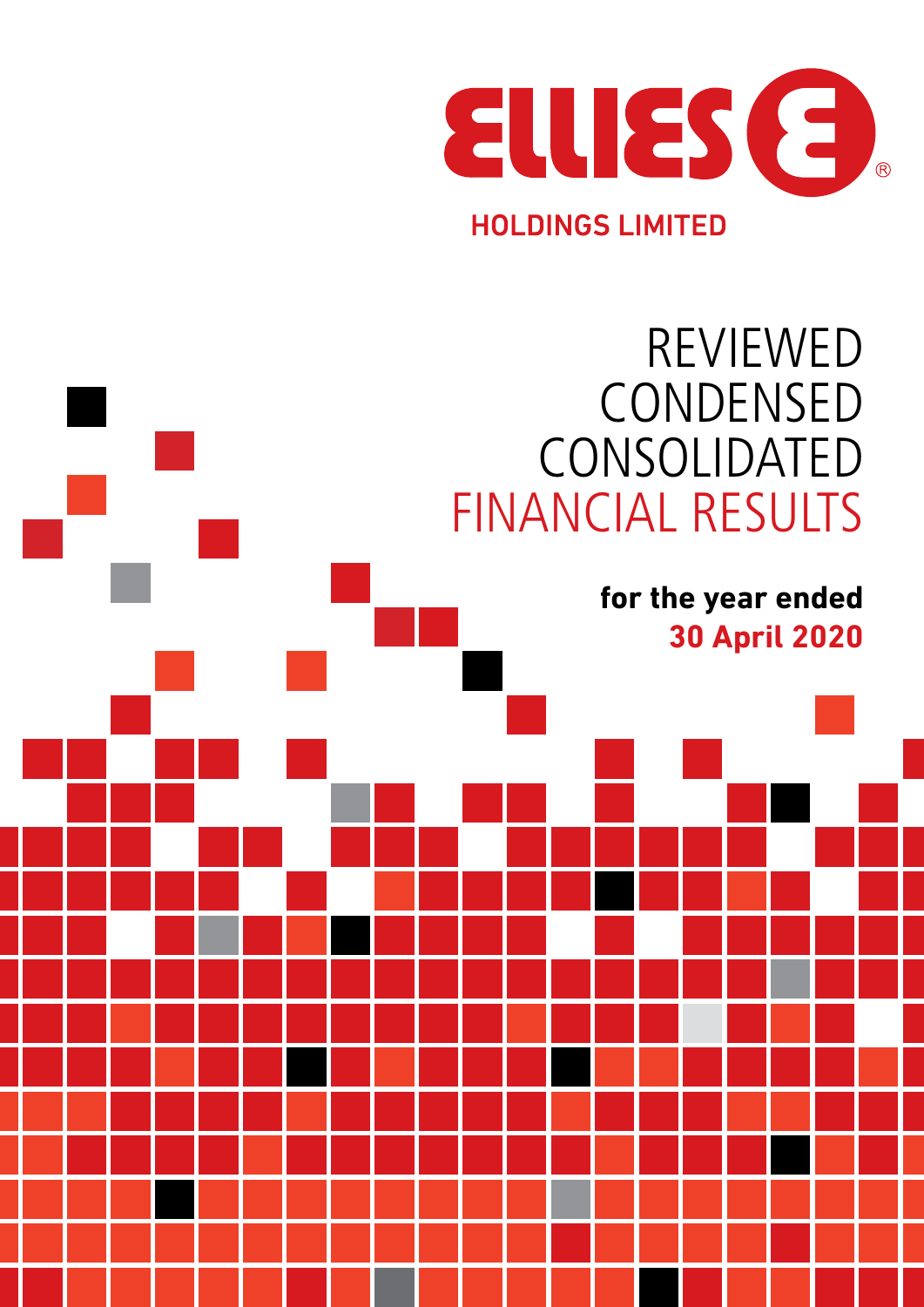# 2020 at a glance

| <b>REVENUE</b>           | <b>EBITDA-LOSS</b>            | <b>OPERATING LOSS</b>         | <b>TOTAL</b><br><b>COMPREHENSIVE</b><br><b>LOSS</b> |
|--------------------------|-------------------------------|-------------------------------|-----------------------------------------------------|
| decreased by $13.8\%$    | increased by 212,1%           | increased by 190,5%           | increased by 538,8%                                 |
| to                       | to a loss of                  | to a loss of                  | to a loss of                                        |
| R1 169,9 million         | R67,1 million                 | R88,3 million                 | R196,1 million                                      |
| (2019: R1 357.7 million) | (2019: loss of R21.5 million) | (2019: loss of R30.4 million) | (2019: loss of R30.7 million)                       |

| <b>LOSS PER SHARE</b>                               | <b>HEADLINE LOSS PER</b><br><b>SHARE</b>                        | <b>NET ASSET VALUE</b><br><b>PER SHARE</b> | <b>NET TANGIBLE</b><br><b>ASSET VALUE PER</b><br><b>SHARE</b> |
|-----------------------------------------------------|-----------------------------------------------------------------|--------------------------------------------|---------------------------------------------------------------|
| increased by 709,2%<br>to a loss of                 | increased by 472,4%<br>to a loss of                             | decreased by 61,7%<br>to                   | decreased by 53,6%<br>to                                      |
| 28,97 cents<br>(2019: loss per share of 3,58 cents) | 18,66 cents<br>(2019: headline loss per share of<br>3.26 cents) | 18,2 cents<br>(2019: 47,5 cents)           | $18,2$ cents<br>(2019: 39.2 cents)                            |

No dividend declared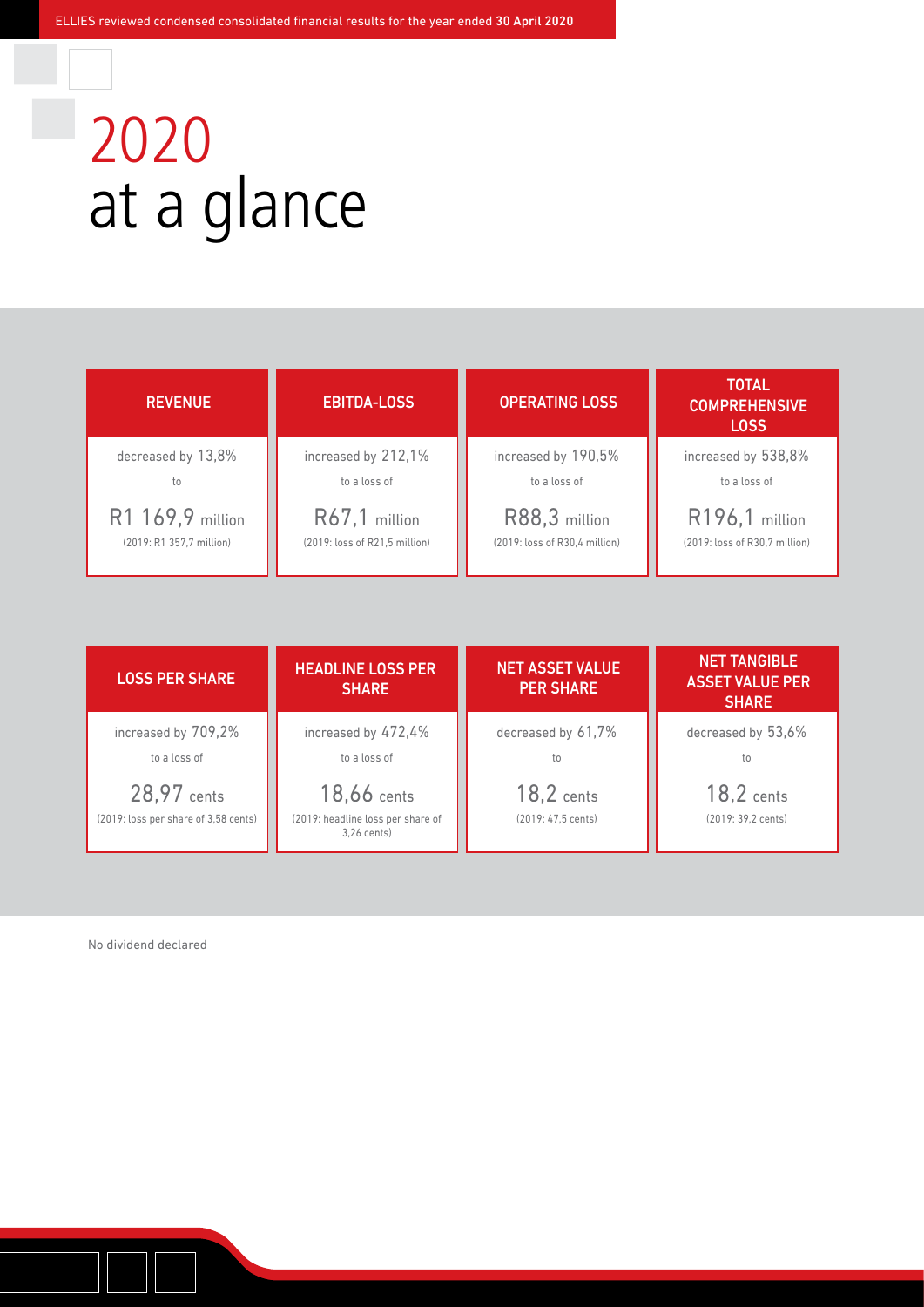# Chairman's report

**Another year of clean-up occurred in FY2020, which adversely affected reported results. It is pleasing to confirm that the business is now well positioned for sustainable revenue and profit growth.**

I am pleased to present my second report after being appointed as Chairman in April 2019. It is a privilege to be a part of the Ellies journey.

2020 was another challenging year for business. Growth in the economy remained subdued, in the broader context of a difficult local economic environment. The South African growth rate for 2020 was adversely affected amongst other by electricity capacity pressure that our country continues to endure as well as policy uncertainty, wastage and widespread corruption. This was partly responsible for the Rand weakening against the currencies of its main trading partners. When we thought it could not get any worse, the COVID-19 pandemic happened, with major disruptions in its wake which saw considerable impact on economic activity and negative growth. I do not think that we will see a rapid return to business as usual "post COVID" unless some serious structural changes are made to our economy. 2021 will be a challenging year for SA Inc.

I regret that although last year we believed we had done the major clean up, this has not proved to have been a correct assumption and this year we have seen further significant write-offs and impairments on inventory, properties and goodwill. These are covered in more detail in the reports of the executive directors but suffice to say it has been a disappointment to the whole team but on a more positive note, we believe the actual operating results are starting to show the green shoots of the actions taken.

We believe the Group to now be well positioned to implement key strategic project execution and, with an adjusted portfolio after the Manufacturing segment has been addressed, contribute to a notable performance improvement which will reflect the underlying health of the Group.

The Group continues to execute on its key strategic initiatives. The ERP implementation is underway and, upon completion, will enable the back-office integration strategy and improved efficiencies. Following a consolidation phase which includes the successful completion of the abovementioned initiatives, business growth remains a major focus area going forward.

I am pleased to report that the benefits of the various strategic projects are already visible in the first quarter of fiscal 2021, which is showing notable improvements. This included the restructuring and migration of the warehousing and distribution functions in Johannesburg implemented during the first quarter of fiscal 2021.

### **TRANSFORMATION**

Empowerment initiatives continued as planned, however, during the period under review, Ellies was rated as non-compliant related to its beneficial shareholding. Ellies will continue to focus on key transformation focus areas within the ambit of the B-BBEE Codes in order to achieve our transformation targets over time. I would like to think that when I report back next year that significant progress will have been made in this area.

# **APPRECIATION**

My sincere thanks to our banks for their continued support and to the Ellies staff and my Board colleagues for their valuable input and support in guiding Ellies through the challenges of the past year.

1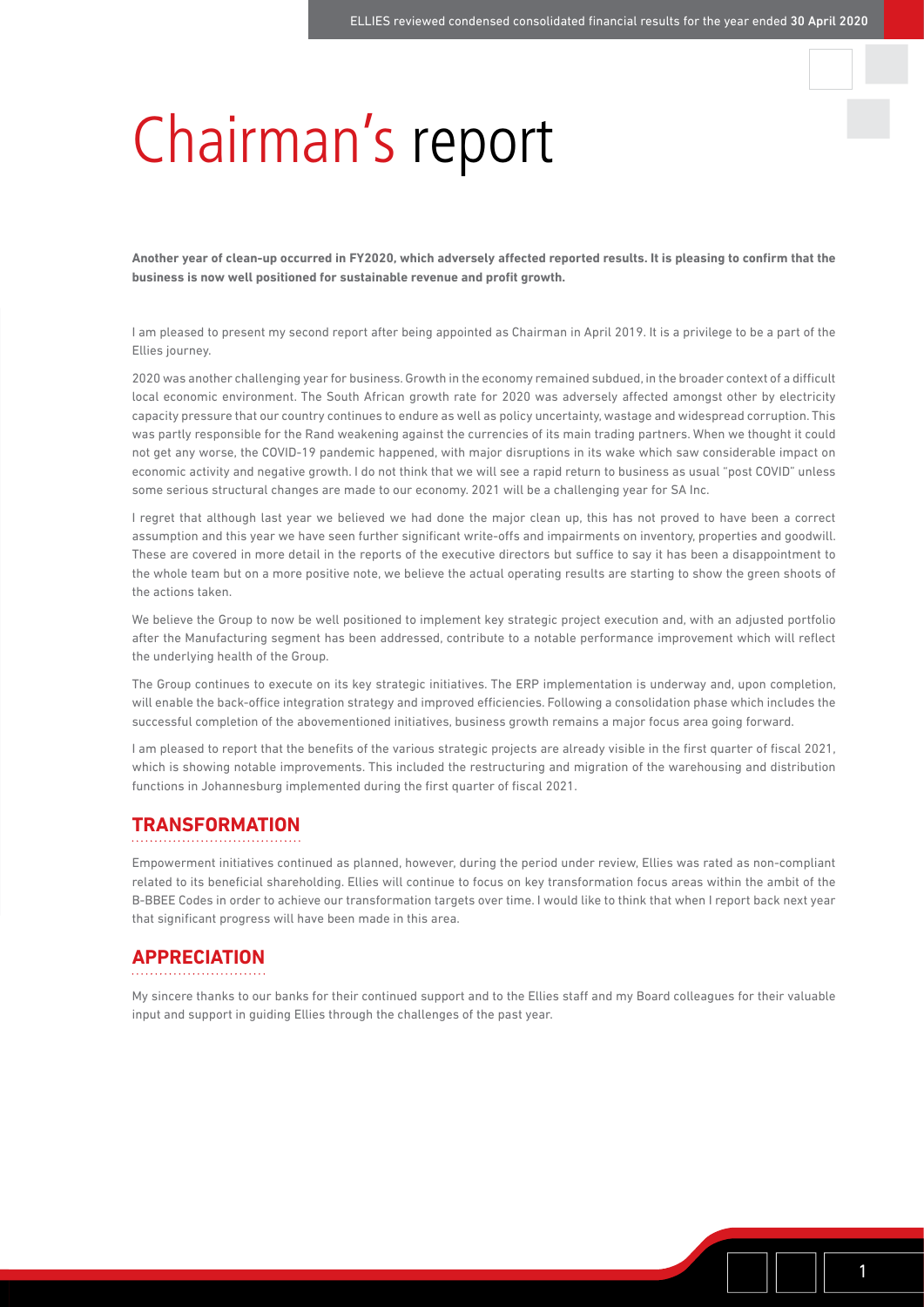# CEO's report

### **ELLIES IN THE MACRO-ECONOMIC ENVIRONMENT**

The financial year under review was a period of considerable change at Ellies, with significant decisions being taken to improve governance, cost management and operational efficiencies of the business. After a lengthy due diligence process, a decision was taken to migrate the Johannesburg warehouse and distribution function to Value Logistics, an integrated customised supply-chain solutions company. This migration triggered a staff reduction exercise, both in the Johannesburg warehousing and distribution function as well as a restructuring of several head office functions. With a strong focus on core activities, the operations and support functions' restructuring stand it in good stead to deliver value into the future.

Matters of stock hygiene that have plagued Ellies for many years have been fully addressed in this past financial year. Obsolete and unsaleable stock which has accumulated over many years has been fully provided for. While the new Board and management did address this issue at the end of the last financial year, in the absence of a Warehouse Management System, it was only when stock was physically moved that the full quantum of the unsaleable stock could be addressed. With the move to Value Logistics, Ellies does not see a repeat of such an obsolescent stock build-up in the future. Further, while this addresses the main contributor, being the Johannesburg facility, Ellies plans on rolling out a Warehouse Management System across all locations nationally to further enforce stock hygiene. Correct procurement processes, systems and qualified personnel will ensure that stock management meets all governance requirements so as to ensure future growth. Ellies now has a "clean" stock book and such issues should not negatively affect the performance in the future.

While the South African economic landscape continued to be challenging, Ellies' strategy has evolved to better assist consumers during these difficult times. Electricity supply is often disrupted due to system constraints or possible infrastructure collapse and Ellies has increased its capacity to assist consumers with innovative, affordable solutions.

The last quarter of the reporting period saw the introduction of numerous restrictive regulations to South African businesses due to the COVID-19 pandemic and this had an impact on the overall performance of the Group in the last month of the financial year and into the first quarter of FY2021.

Global political and economic volatility continued, with uncertainty and unpredictability affecting raw material prices and foreign exchange rates, exacerbated by ongoing trade conflict between the US and China, and more significantly by the global spread of COVID-19. With approximately 40% of Ellies' products being imported, the impact on both stock availability as well as the overall financial performance has been material. Business confidence in South Africa continues to remain at low levels, with a significant increase in unemployment and deteriorating consumer spend.

Corporate governance and ethical leadership remain under scrutiny in South Africa with the exposé of investigations into corporate governance failures and unethical behaviour at some well-known institutions in recent years. This has reinvigorated shareholder activism and the focus on good corporate governance has intensified.

The new Board and executive directors, appointed in April 2019, have made significant progress in addressing various legacy issues to ensure better governance and operational improvements, which augers positively for Ellies' future. Interaction between the Board and executive management occurs on a far more frequent basis than the mandated Board meetings, which ensures guidance, information sharing, oversight and early warnings of potential risks. The overall attitude of staff is extremely positive and there is a collective commitment to the success of the business.

### **WHERE HAVE WE COME FROM?**

### **Overview and progress report**

The historic stock issues have been addressed and have contributed to the negative financial performance of the business. This decision was necessary, as to continue carrying stock that was unsaleable would have continued to affect the performance of the business. The bulk of these losses were experienced at the Johannesburg facility. The migration of these operations to Value Logistics, together with a process-driven procurement function, will address these historic challenges. The integration into Value Logistics' IT systems will result in numerous long-outstanding IT changes at Ellies. There are still a number of IT upgrades to be implemented in the next financial year, which have already been approved by the Board.

Overall accountability has improved, especially with the appointment of internal auditors as well as the implementation of consequence management.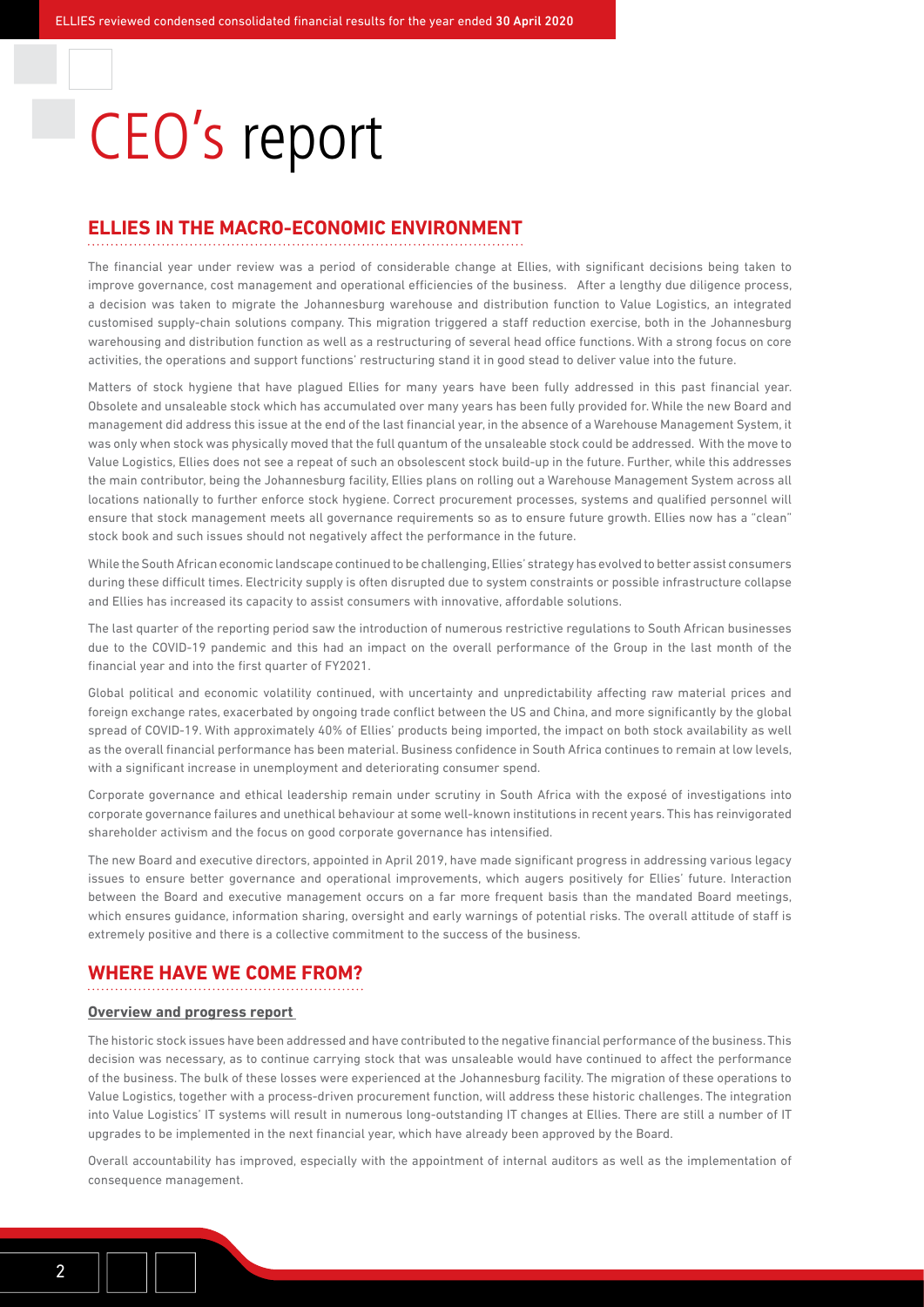# CEO's report continued

Due to insurance and OHASA requirements, Ellies has relocated its head office as well as the trade counter from 94 Eloff Street to alternate premises. The new location of the head office provides improved security for staff as well as an overall reduction in rental costs.

### **WHERE WE CURRENTLY ARE?**

### **Review of operations**

#### **Trading and Distribution segment**

Improved stock management together with improved governance, processes, accountability and ongoing improvements in technology will have a positive effect on the Trading and Distribution segment. With these changes, Ellies has already experienced order fill rates that have improved, stock hygiene will ensure that the segment has the correct stock delivered to customers and early warning mechanisms will ensure that stock is at the correct levels. The restructuring of the Trading and Distribution segment will lower costs and improve the effectiveness of the segment.

Ellies' procurement and sales departments have identified the top performing products and new processes will ensure maximum returns on procurement spend. New products are being procured in test quantities and, if viable, quantities will increase. Obsolete and slow-moving products are not being reordered and a monthly eradication exercise will ensure that these products are sold out.

While the full effects of the COVID-19 pandemic will only be felt over a prolonged period, Ellies will take advantage of opportunities presented by more consumers being home based. This includes entertainment through its distributor partnership with MultiChoice, connectivity supported by Vox as well as uninterrupted power supply and solar options. However, the Board has noted that consumers could experience added pressures on disposable income which could affect some of Ellies' trading categories.

Ellies has investigated various alternate products and services to diversify its revenue streams within the Trading and Distribution segment. Due to the ongoing challenges consumers face with Eskom, Ellies' strategy is to grow its presence in the solar sector. Ellies has already approved innovative new products in this space but due to the pandemic, availability has been delayed and Ellies expects greater traction in the new financial year. The growth of solar will become a significant contributor and Ellies aims to be a major player in the domestic market.

### **Manufacturing segment**

The Manufacturing segment provides product to the Trading and Distribution segment. The Manufacturing segment's performance continues to be impacted by the lack of traction on the Digital Terrestrial Television (DTT) programme by government. There has been insufficient throughput to recover the costs on a monthly basis and, as such, a detailed review of the strategy of the Manufacturing segment has been undertaken. Due to the amount of activity over the last year in the Trading and Distribution segment, the focus of the Board and Ellies management in the coming year is on the Manufacturing segment.

A key focus area for improving the Manufacturing segment's performance is cost reduction and management will begin to execute on this in the new financial year.

### **COVID-19 PANDEMIC**

Ellies is fully committed to preventing the spread of the COVID-19 virus. Ensuring the safety of the Group's employees and their families, customers, business partners and the communities in which Ellies operate remains our priority. Ellies has implemented stringent measures to protect its people from infection and save the lives of many more.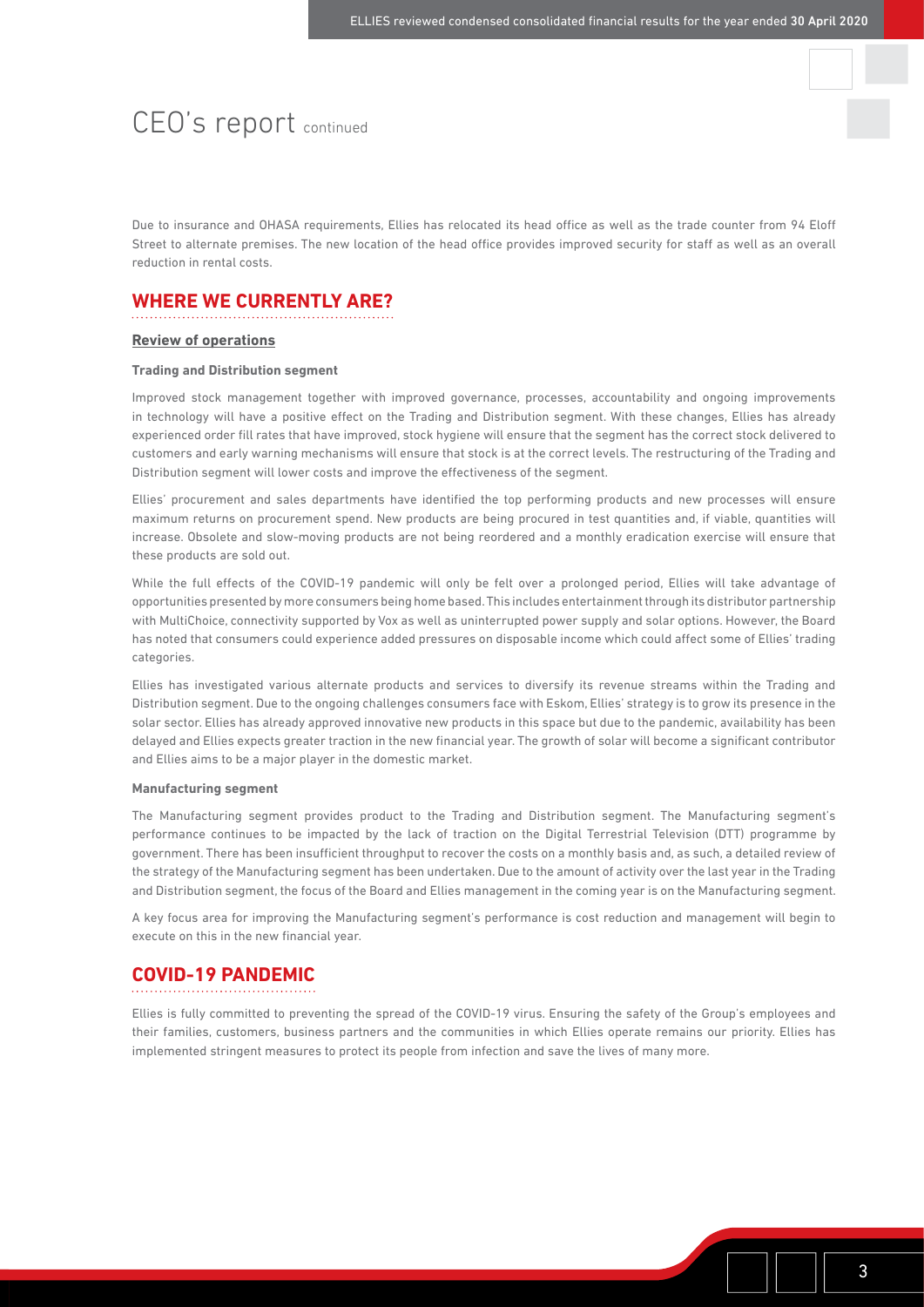# CEO's report continued

### **ENVIRONMENT, SOCIAL AND GOVERNANCE**

#### **Environment**

The Group currently does not collate data on environmental indicators. Data collation will commence after determining materiality in respect of the Global Reporting Standards 2018 in terms of environmental standards applicable to Ellies.

Ellies is mainly a distributor of finished goods and services with finished and semi-finished goods being procured from a variety of vendors, both locally and internationally. No materials used in operations have a significant impact on the environment. As such, Ellies is regarded as having an overall low environmental impact.

#### **Social**

Ellies' human capital is an important priority. The Group's goal remains to build and maintain a diverse, loyal, performancedriven workforce that is innovative and effective, and which reflects Ellies' collaborative values and culture. Transformation, human resources and Company culture are key matters that are addressed throughout all operations.

At a Group level, each business entity's operational objectives and requirements are being reviewed to ensure effective investment in appropriate training and skills development initiatives to ensure that employees are well positioned to meet the Group's strategic objectives.

### **Governance**

The Board is fully committed to the highest standards of governance and accountability, as recommended by King IV™, and the delivery of outcomes such as an ethical culture, good performance, effective control and legitimacy. The Board's approach to governance is founded on the premise that a successful business requires strong controls, meaningful structures and unwavering commitment to ethical conduct in order to reach its full potential.

The Board plays a pivotal role in strategic planning and establishing benchmarks to measure the Group's strategic objectives.

### **WHERE WE ARE GOING?**

### **Strategy**

The first year of Ellies' turnaround strategy has positioned the Group for future growth. The issues of leadership uncertainty were addressed and the new Board together with executive management have paved the way for future growth. The strategy, which has short- and long-term goals, is based on four pillars and work in all four areas has begun in earnest.

#### **Pillar 1: Compliance, risk and governance**

The degradation in the control environment was due mainly to a lack of processes and procedures and under-investment in technology. In the past year, numerous processes have been documented and executed across the business, based on a risk matrix.

In order to reinforce controls across the business operations, including various head office functions and branches, consultant internal auditors, LateganMashego Audit & Advisory, have been appointed. Inefficiencies and recommendations are highlighted to executive management, who take the necessary steps to address these matters. This has resulted in a greater sense of accountability and consequence management.

Due to insurance requirements, migration of the warehouse facility and a reduction in the number of staff at the head office, Ellies has relocated its head office and the adjacent trade counter to new locations.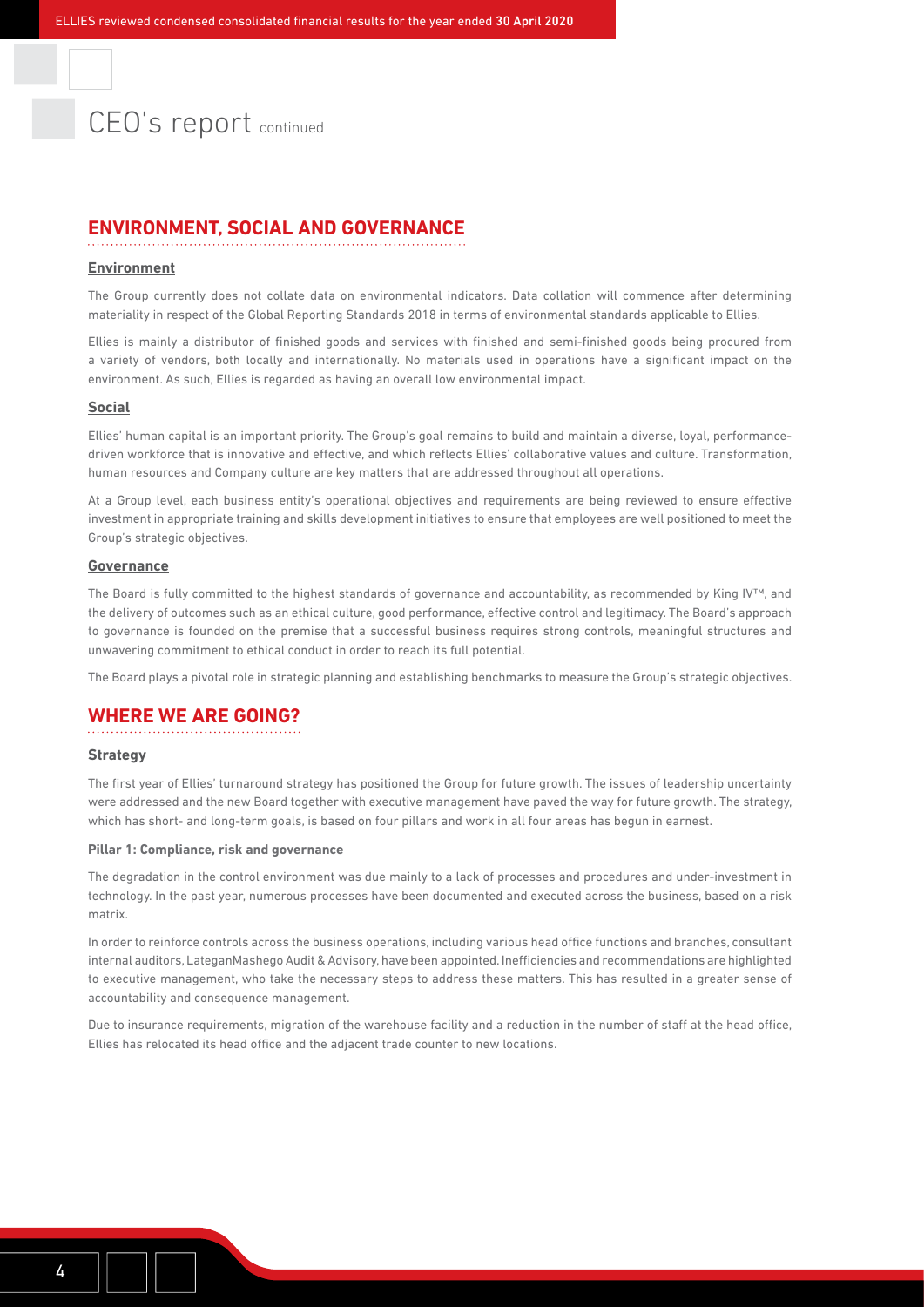# CEO's report continued

#### **Pillar 2: Operational efficiencies**

A section 189 process was implemented at the Johannesburg facility, together with a restructuring of the head office functions. This has resulted in fewer senior executives, who have the necessary authority over synergistic departments, leading to greater efficiencies. The migration to Value Logistics will improve the order fill rate to the various retail channels and independent customers. With Value Logistics, Ellies would be able to track orders in real time and notification of delivery (proof of delivery) on an electronic portal, which create greater efficiencies for the billing processes.

The next step is to execute on the Manufacturing segment and take the necessary action to stop losses. While the DTT programme has not gained traction, the Board together with management will explore various alternatives.

#### **Pillar 3: Cost management**

The section 189 restructuring of the head office will result in a reduction in the cost of employment. The migration to Value Logistics will also decrease the operating costs for warehousing and distribution in Johannesburg. Other wasteful expenditure has been eradicated by centralising authorisation of operating expenditure at head office. The focus for the new financial year is on cost management at the branch and trade counter level and centralised procurement of consumables and other nonsaleable services.

A critical area of cost management is the procurement of stock. New processes as well as upgrades to existing technology have already had a significant influence on stock hygiene. In addition, the procurement of new merchandise to Ellies is subject to a collaborative effort between sales, procurement and operations. Quantities are managed at a test level and only after proof of market penetration, is stock ordered in larger volumes.

#### **Pillar 4: Profitable growth**

With the continued degradation of the South African economy, prospects for growth are challenging. However, there are selective opportunities that are well suited to the Ellies business. The increase in the number of consumers that are homebound has spiked a demand for home entertainment. Ellies' association with MultiChoice will deliver growth in this category. However, increasing unemployment and negative demand for durable goods will start to impact the performance of this category over time.

Challenges with the supply of electricity have provided another opportunity for Ellies. Ellies' initial offering of inverter trolleys as well as a limited solar offering have gained momentum. Ellies, in conjunction with overseas manufacturers, have brought significant innovation to this category and are awaiting the arrival of new products, which have been delayed due to the current pandemic. Solar is a strategic imperative of the business and will be a growth category.

Another area of focus is connectivity due to more people working and socialising virtually. Ellies' installer base is being upskilled to offer these products and services in the communities in which they operate.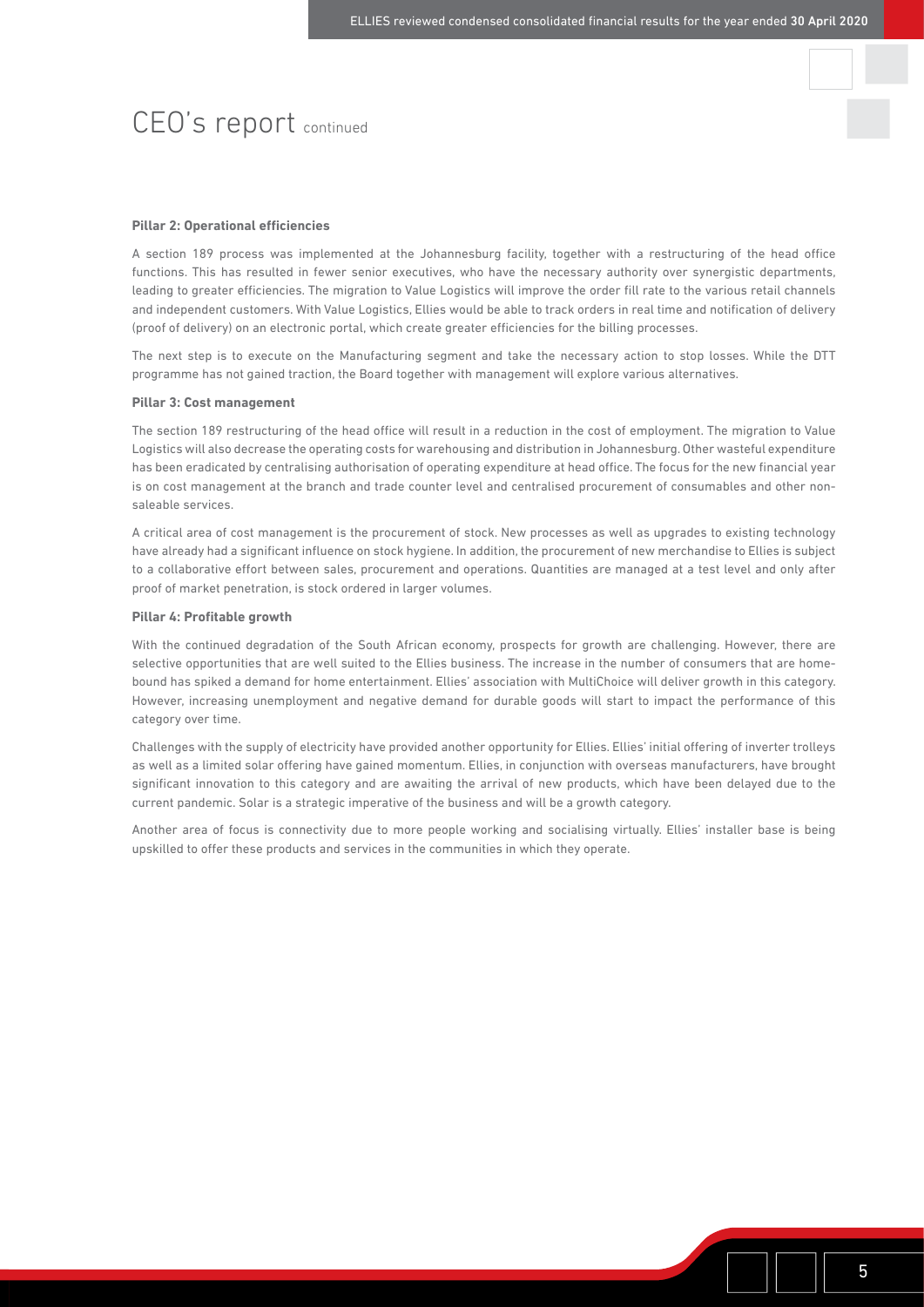# CFO's report

### **FINANCIAL REVIEW**

The Group experienced a challenging operating environment coupled with challenges imposed by the COVID-19 pandemic and reported a loss per share of 28,97 cents for the reporting period (2019: loss per share of 3,58 cents) and a headline loss per share of 18,66 cents (2019: headline loss per share of 3,26 cents).

An analysis of the major contributors to loss is as follows:

- A decline in revenue attributable to the COVID-19 related lockdown in March and April of 2020 of approximately R97,7 million with an associated gross profit decrease of R26,4 million.
- The impairment of goodwill of R51.4 million.
- Restructuring cost incurred related to the migration of the Johannesburg warehouse to a third-party logistics supplier of R20,6 million, including retrenchment costs of R18,3 million.
- Additional write off of obsolete inventory of R49, 0 million.
- The impairment of investment properties of R12,3 million.
- A write-off of previously recognised deferred tax assets of R16,3 million.

### **Statement of profit or loss and other comprehensive income**

Revenue for the reporting period amounted to R1 169,9 million (2019: R1 357,7 million), a reduction of 13,8% of which approximately 7,2% was attributable to the COVID-19 hard lockdown in March and April 2020, the last month of the financial year.

Gross margin in percentage terms improved over that reported in the previous financial year, from 25,7% in 2019 to 26,4% in 2020, however, in monetary terms reduced by 11,5% to R308,5 million. Included in costs of sales is R49,0 million of inventory write-offs, compared to R82,8 million in the prior year.

Operating expenses increased by 4,3% year-on-year, excluding depreciation which included R15,6 million in respect of IFRS 16 depreciation. The Group adopted IFRS 16: Leases during the period under review.

The Group disposed of its investment properties by public auction and, although transfers had not been effected due to the COVID-19-related backlogs at the deeds office during the reporting period, an impairment of R12,3 million was required. The properties are disclosed as held for sale.

Goodwill that arose on the acquisition of the branches was fully impaired by R51,4 million at the reporting date.

Interest paid amounted to R27,0 million, an increase of R6,7 million over the prior year.

The loss before tax amounted to R178,5 million (2019: R61,9 million). The loss after tax increased to R196,7 million due to the reversal of deferred tax assets of R16,3 million and compares with the prior year's loss of R31,4 million.

#### **Statement of financial position**

Total shareholders' interests amounted to R76,3 million (2019: R274,6 million), with share capital of R837,2 million, reduced by accumulated losses.

IFRS 16 resulted in a right-of-use asset of R18,6 million. A corresponding lease liability of R21,4 million was raised, of which R9,0 million has been disclosed as current.

Inventory at R243,1 million represents a significant reduction over the past three years, with write-offs over the past three years amounting to R46,5 million in 2018, R82,8 million in 2019 and R49,0 million in 2020, resulting from the identification of slow-moving and obsolete inventory which has either been written off, or provisioned against.

Long-term liabilities of R129,4 million comprise the long-term portion of the bullet profile and amortising profile of the Standard Bank loans. Due to the upfront condonation of the year-end covenant breach, it remains as long-term.

Net gearing deteriorated from 57% at 30 April 2019 to 205% at 30 April 2020, due to losses which reduced the equity value.

The Group's net asset value decreased by 61,6% to 18,2 cents per share at 30 April 2020 compared to 47,5 cents per share at 30 April 2019. With the impairment of intangibles to a nil value, there are no intangible assets remaining.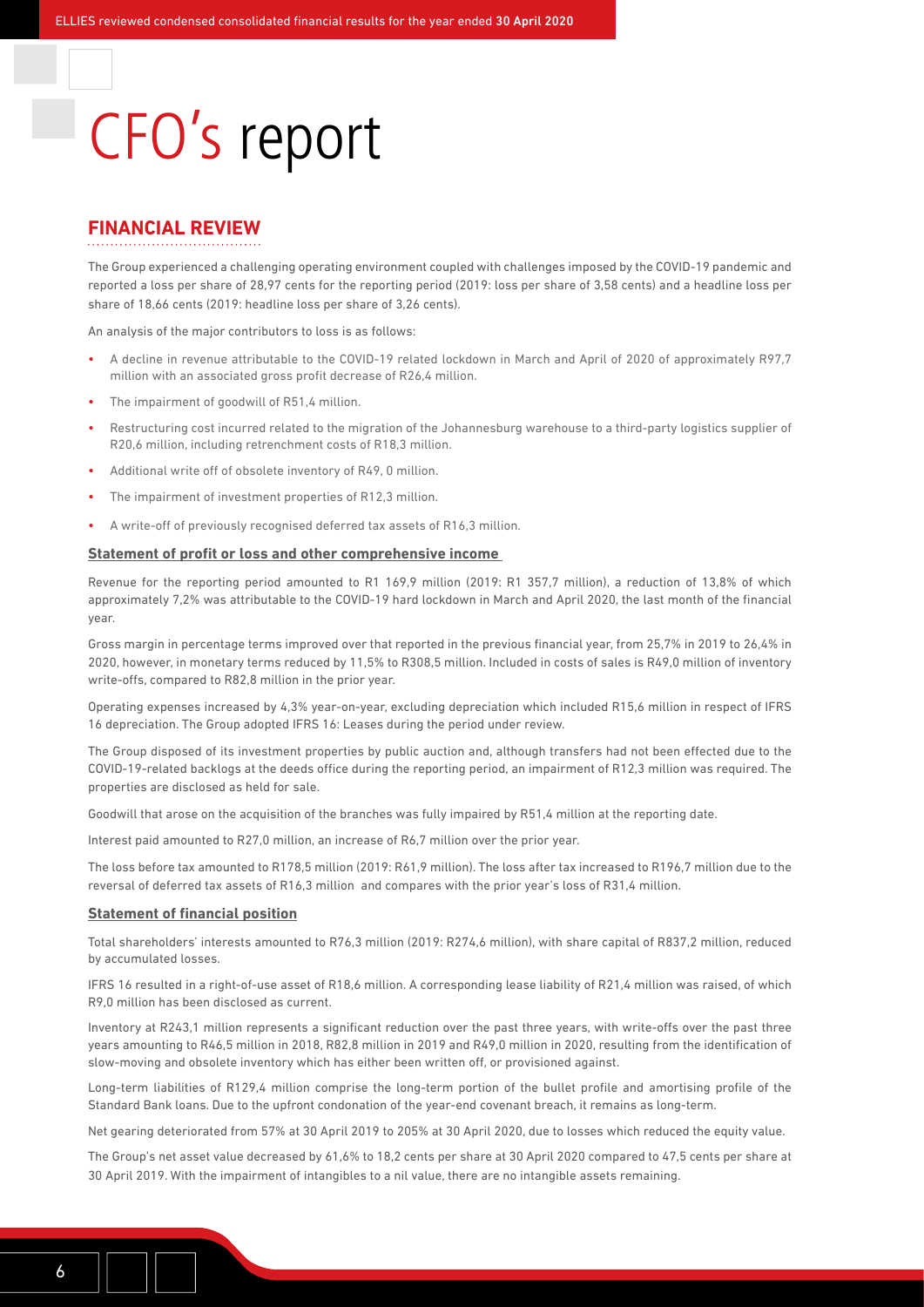# CFO's report continued

### **Statement of cash flows**

Cash utilised in operating activities before working capital changes decreased to R18,9 million (2019: R74,6 million generated), mainly due to lower revenue as a result of the national lockdown due to the COVID-19 pandemic and retrenchment-related costs.

Working capital showed an inflow of R60,1 million (2019: outflow of R9,3 million). This excludes the reduction due to impairments and additional provisioning. Net finance and tax payments amounted to R27,6 million (2019: R28,3 million).

Cash generated from investing activities of R0,97 million (2019: cash utilised by investing activities R3,4 million) related mainly to property, plant and equipment.

Cash utilised by financing activities amounted to R28,6 million (2019: generated from financing activities R56,9 million) attributable to the lease liabilities raised on the first-time adoption of IFRS 16.

The Group closed with net borrowings of R114,6 million at 30 April 2020 compared to net borrowings of R115,5 million at 30 April 2019.

# **Commentary**

### **SIGNIFICANT CORPORATE ACTIVITY**

### **Long-term incentive plan**

At the General Meeting held on 28 November 2019, shareholders adopted a new employee share incentive scheme, The Ellies Holdings Limited Long-Term Incentive Plan (LTIP). The LTIP is intended to retain key employees in leadership and critical roles and to drive a long-term focus on the results of the Company and its subsidiaries. The LTIP replaced the Group's previous and unused Long-Term Incentive Option Plan. The LTIP will be implemented during the 2021 financial year.

### **Disposal of properties**

The Company's strategy is to return to sustainable profitability and, as part of its strategy, the Company resolved to dispose of its investment properties and lease back only those required for operations.

#### **Disposal of warehouse and industrial property in East London**

As announced on SENS on 29 January 2020, Ellies, through its wholly-owned subsidiary Ellies Properties Proprietary Limited, concluded an agreement on 28 January 2020 to sell the rental enterprise comprising the warehouse and industrial property situated on the corner of Bowls Road and Dyer Place in Arcadia, East London to Ironvest Properties Proprietary Limited.

The rental enterprise includes the immovable property land and buildings together with all other aspects of the business necessary for carrying on the rental enterprise, including all existing lease agreements pertaining to the property and any tenant deposits.

Ironvest Properties Proprietary limited acquired the property for a purchase price of R5 million, settled in cash.

### **Disposal of properties at public auction**

As announced on SENS on Wednesday, 26 February 2020, Ellies through its wholly owned subsidiary, Ellies Properties has concluded various agreements to sell by way of a public auction as a going concern, five rental enterprises owned by the Group.

Two of the properties were used to store the Company's inventory in Johannesburg. However, due to the structural shortcomings in the Johannesburg properties as a result of the deterioration in the municipal water infrastructure, which has led to a non-functional sprinkler system, these buildings were vacated by the Company post the year-end. As a result of the non-functional sprinkler system, the Company's insurance cover on these properties was initially withdrawn and then reinstated subject to a R50 million deductible for fire insurance. After the installation of bladders and pumps on site, the insurer reduced the deductible to R3 million, subject to Ellies vacating the premises no later than August 2020.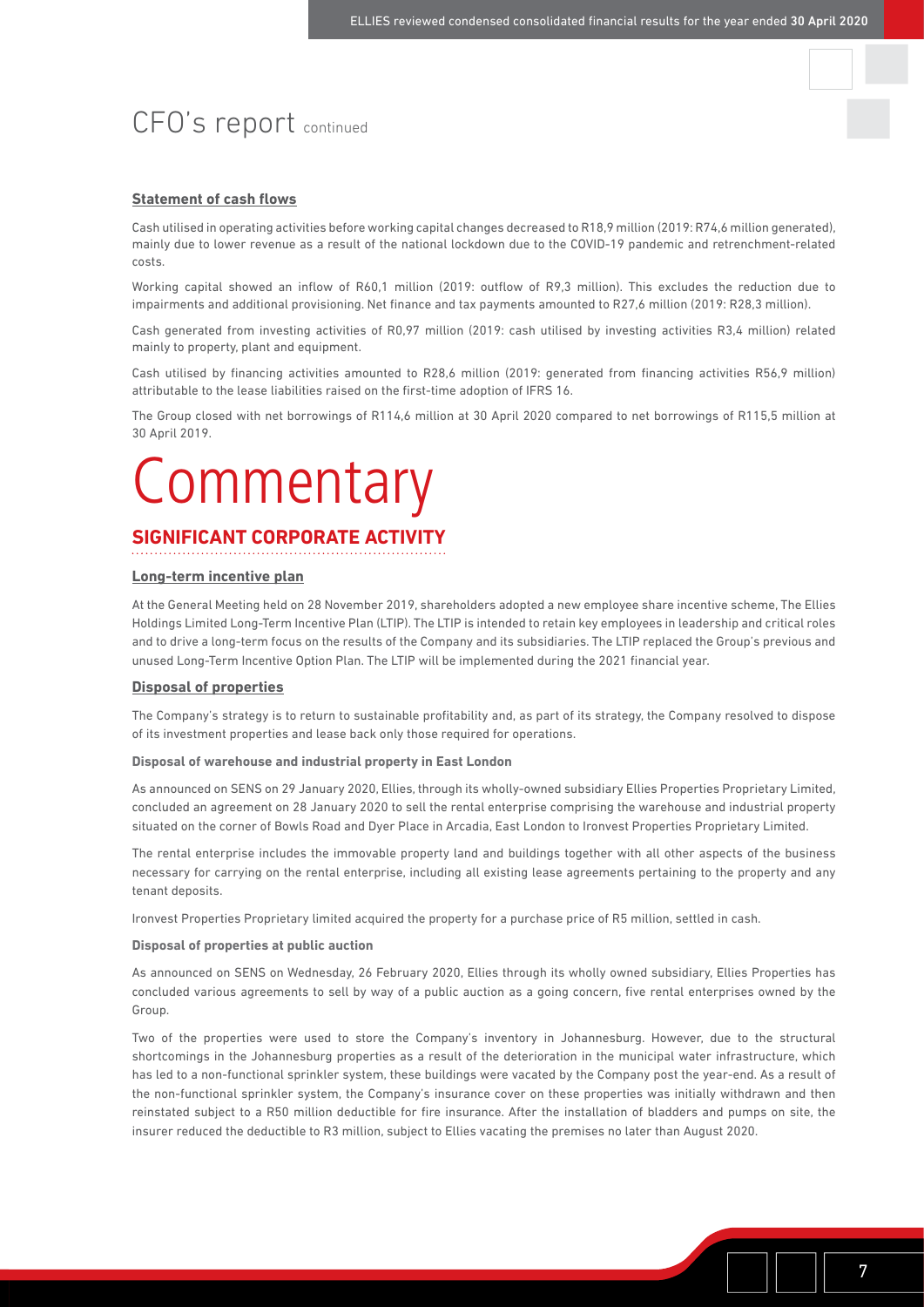# Commentary continued

Two of the properties namely, Erf 236, situated at 23 Bitcon Road, Village Deep, Johannesburg and Erf 264, situated at 5 Inglestone Road, Village Deep, Johannesburg were sold to Vegtu for R1 650 000 and R2 000 000, respectively.

Vegtu is an associate of Elliot Salkow, who has been a director of Ellies within the 12 months preceding the property disposals and is a material shareholder of the Company. Accordingly, the disposal of the two properties was considered to be a related party transaction in accordance with the JSE Listings Requirements and shareholders were required to approve the disposal of the properties to Vegtu.

Shareholders approved the transactions at the General Meeting held on 28 July 2020, the details of which are disclosed in note 14, Events after the reporting date.

### **Section 189 process**

As announced on SENS on 2 March 2020, Ellies Electronics (Pty) Ltd, a wholly-owned subsidiary of Ellies Holdings Limited, entered into a formal consultation process with relevant stakeholders in terms of Section 189A of the Labour Relations Act, no 66 of 1995, regarding the restructuring of its goods receiving, warehousing, distribution, logistics and head office functions ("the affected operations"), pursuant to ongoing financial losses experienced by Ellies Electronics.

Through the Section 189A process, Ellies Holdings Limited and affected stakeholders together considered measures to avoid and mitigate possible retrenchments and seek alternatives to the potential cessation or downscaling of the affected operations. The Section 189A process followed a detailed review of the affected operations, which included the simulation of alternative scenarios to minimise job losses.

### **PROSPECTS**

As outlined in the CEO's report, the Board and management remain committed to ensuring a future for the Group.

The continued onslaught of the COVID-19 pandemic on the South African economy render the Group's prospects for growth challenging.

A stringent focus on cost reduction and centralised procurement and diversification into selective innovative opportunities and new product offerings will be key focus areas.

However, the Board believes that the strategy for the next financial year will create the platform for future revenue growth, while driving long-term sustainability.

The going concern assessment is disclosed below.

Any forward-looking statements have neither been reviewed nor reported on by the Group's auditors, BDO South Africa Incorporated.

### **GOING CONCERN ASSESSMENT**

Management prepared cash flow forecasts for each of the subsidiaries. These forecasts were subjected to sensitivity tests. Management also considered the businesses' ability to meet its financial obligations for the 12 months following approval of the annual financial statements. The analysis considered the current challenging market conditions and management's turnaround plan being executed, including a return to sustainable profitability, cost management and efficiencies as well as the optimisation of working capital. The effect of the post COVID-19 economy on the Group's operations was also considered.

The resulting cash flow projections were compared to available funding facilities. The forecast indicated that the banking facilities should be adequate. There are specific banking covenants with which the Group anticipates to comply.

The effect of a further deterioration in the economic outlook and its potential impact on the Group's cash flow and funding facilities were also considered. The Group's ability to fund its short-term liquidity requirements is dependent on adequate funding facilities.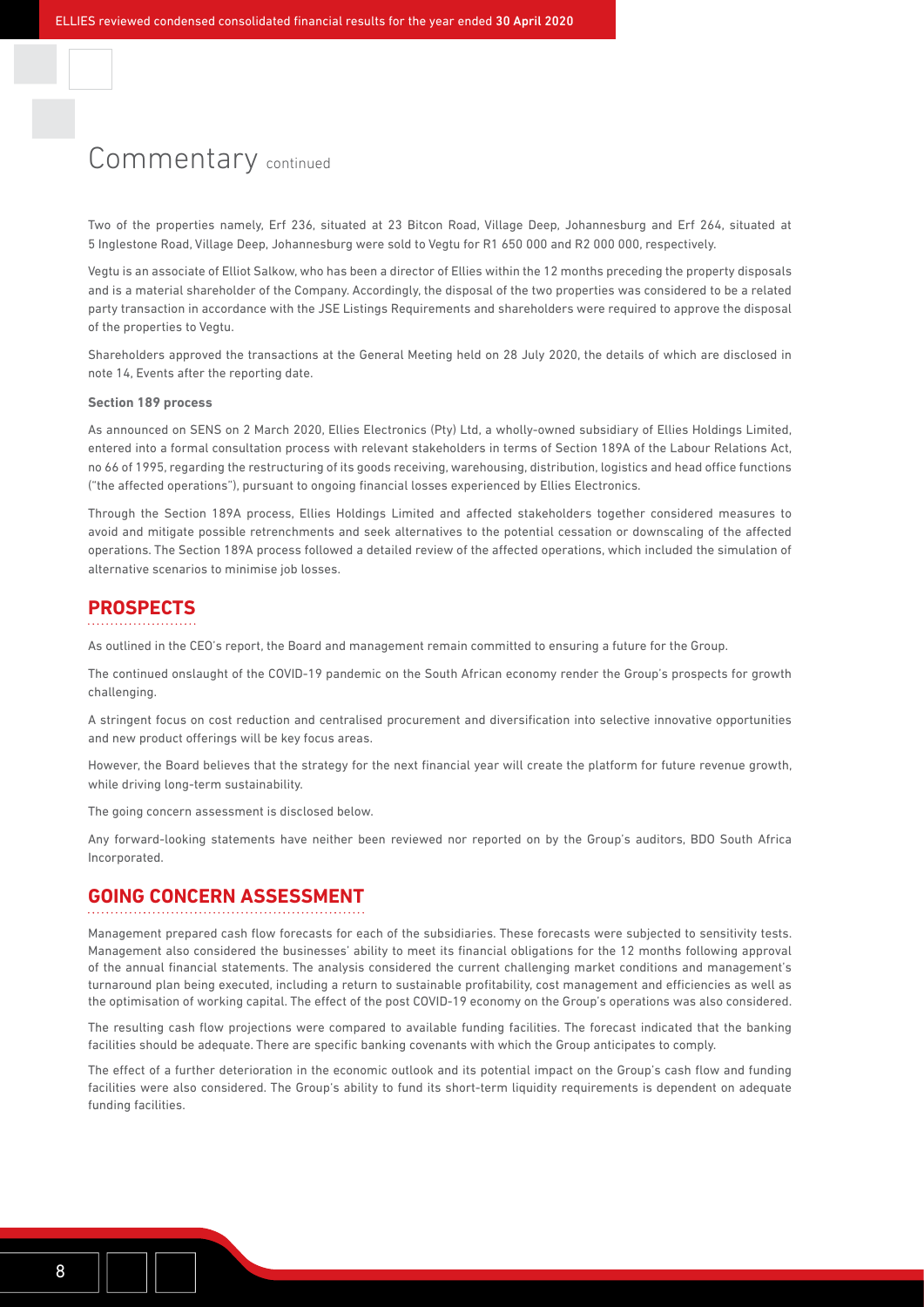# Commentary continued

The directors believe that the Group is a going concern, however, COVID-19 creates a material uncertainty around going concern, which creates significant doubt. However, the effect of a slow economic recovery or a further deterioration in the economic outlook of South Africa post the COVID-19 pandemic and its potential impact were considered as an uncertainty. If the economy and as a result, the performance of Ellies, deteriorate and management is unable to stem the losses incurred in a major subsidiary, these present a material uncertainty to Ellies remaining as a going concern.

These matters indicate that there is a material uncertainty related to events or conditions that may cast significant doubt about the Group's ability to continue as a going concern and therefore, that it may not be able to realise its assets and discharge its liabilities in the normal course of business.

### **CHANGES TO THE BOARD OF DIRECTORS**

Mr Elliot Salkow resigned as a non-executive director of Ellies with effect from 29 February 2020 to pursue other interests. The Board thanks Mr Salkow for his 40 years of dedication and contributions to the Company and wishes him well in his future endeavours.

As announced on SENS on 2 April 2020, Mr Sefenya Edick (Edick) Lehapa has been appointed as an independent non-executive director from 2 April 2020. The Board welcomes Edick and looks forward to his contribution to the Company.

### **EVENTS AFTER THE REPORTING DATE**

Refer to note 14.

### **DIVIDEND**

No dividend has been proposed or declared for the reporting period.

For and on behalf of the Board of Directors

### **Timothy Fearnhead Dr Shaun Prithivirajh Chris Booyens**

*Chairperson Chief Financial Officer*

Johannesburg

1 October 2020

*Independent Non-Executive* **Chief Executive Officer Financial Director and** *Financial Director and*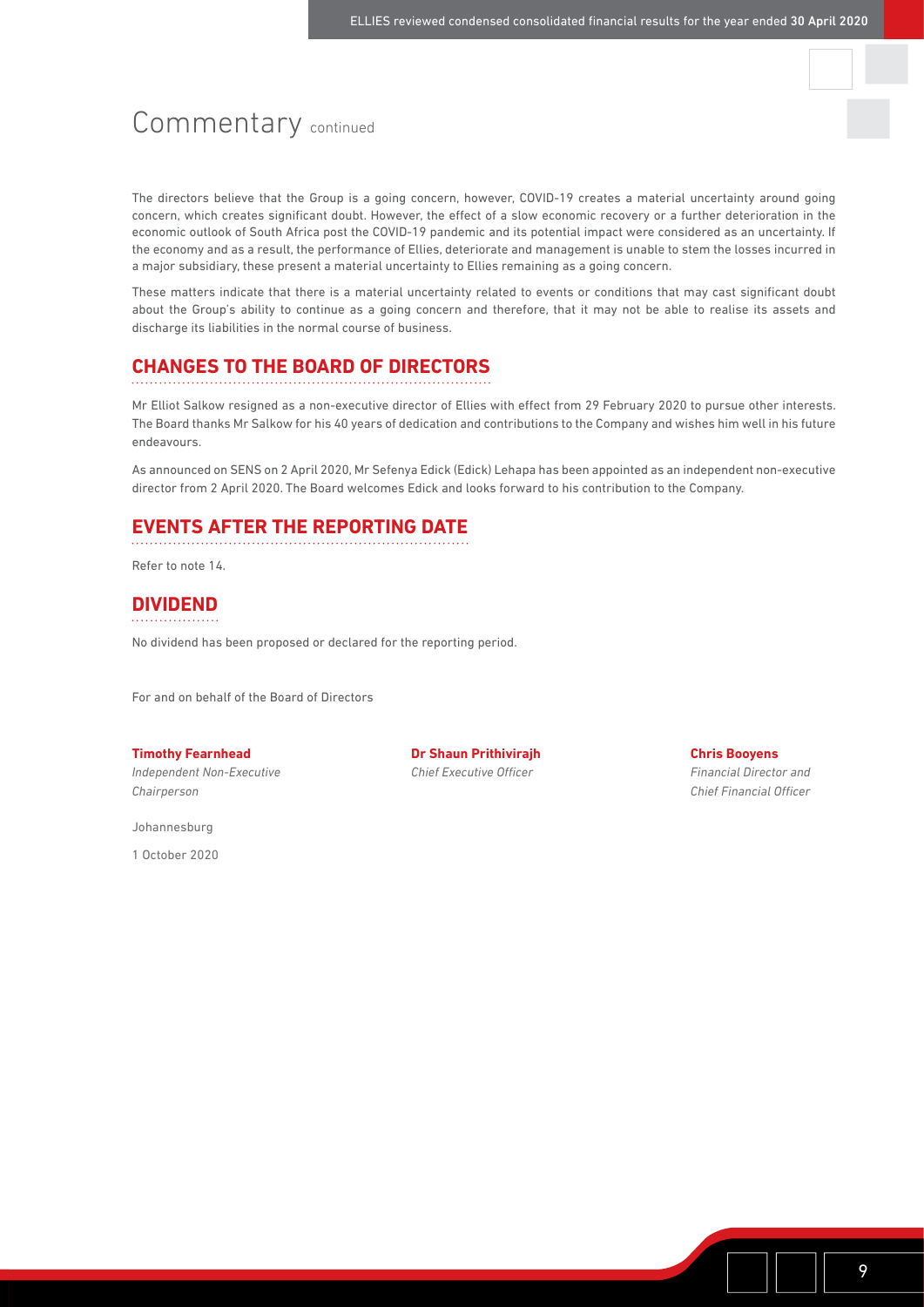ELLIES reviewed condensed consolidated financial results for the year ended 30 April 2020

# Consolidated statement of financial position

as at 30 April 2020

|                                                     |       | <b>GROUP</b>                            |                                        |
|-----------------------------------------------------|-------|-----------------------------------------|----------------------------------------|
|                                                     | Notes | <b>Reviewed</b><br>2020<br><b>R'000</b> | <b>Audited</b><br>2019<br><b>R'000</b> |
| <b>ASSETS</b>                                       |       |                                         |                                        |
| Non-current assets                                  |       | 46 055                                  | 132 555                                |
| Property, plant and equipment                       | 2     | 26 638                                  | 64 029                                 |
| Right-of-use assets                                 | 3     | 18 641                                  |                                        |
| Goodwill                                            | 4     |                                         | 51 438                                 |
| Investment in associates                            |       |                                         |                                        |
| Deferred taxation                                   |       | 776                                     | 17088                                  |
| <b>Current assets</b>                               |       | 435 390                                 | 527 646                                |
| Inventories                                         | 5     | 243 129                                 | 300 009                                |
| Trade and other receivables                         |       | 150 221                                 | 174 543                                |
| <b>Taxation receivable</b>                          |       | 8 1 1 8                                 | 7713                                   |
| Bank and cash balances                              |       | 33 922                                  | 45 381                                 |
|                                                     |       | 19511                                   |                                        |
| Non-current assets held for sale                    |       | 19511                                   |                                        |
| <b>Total assets</b>                                 |       | 500 956                                 | 660 201                                |
| <b>EQUITY AND LIABILITIES</b>                       |       |                                         |                                        |
| <b>Total shareholders' interests</b>                |       | 76 281                                  | 274634                                 |
| Stated capital                                      |       | 837 212                                 | 837 212                                |
| Non-distributable reserves                          |       | (175684)                                | (176 236)                              |
| <b>Accumulated loss</b>                             |       | (548420)                                | (366554)                               |
| Equity attributable to equity holders of the parent |       | 113 108                                 | 294 422                                |
| Non-controlling interests                           |       | (36827)                                 | (19788)                                |
| <b>Non-current liabilities</b>                      |       | 141 698                                 | 148 300                                |
| Interest-bearing liabilities                        |       | 129 401                                 | 148 300                                |
| Lease liability                                     |       | 12 2 9 7                                |                                        |
| <b>Current liabilities</b>                          |       | 282 977                                 | 237 267                                |
| Interest-bearing liabilities                        |       | 18972                                   | 9656                                   |
| Lease liability                                     |       | 9066                                    |                                        |
| Trade and other payables                            |       | .<br>207 399                            | 177 094                                |
| Provisions                                          | 6     | 5 277                                   | 5186                                   |
| Taxation payable                                    |       | 470                                     | 786                                    |
| Third-party loans                                   |       | .<br>41 607                             | 41 607                                 |
| <b>Bank overdrafts</b>                              |       | 186                                     | 2938                                   |
| <b>Total equity and liabilities</b>                 |       | 500 956                                 | 660 201                                |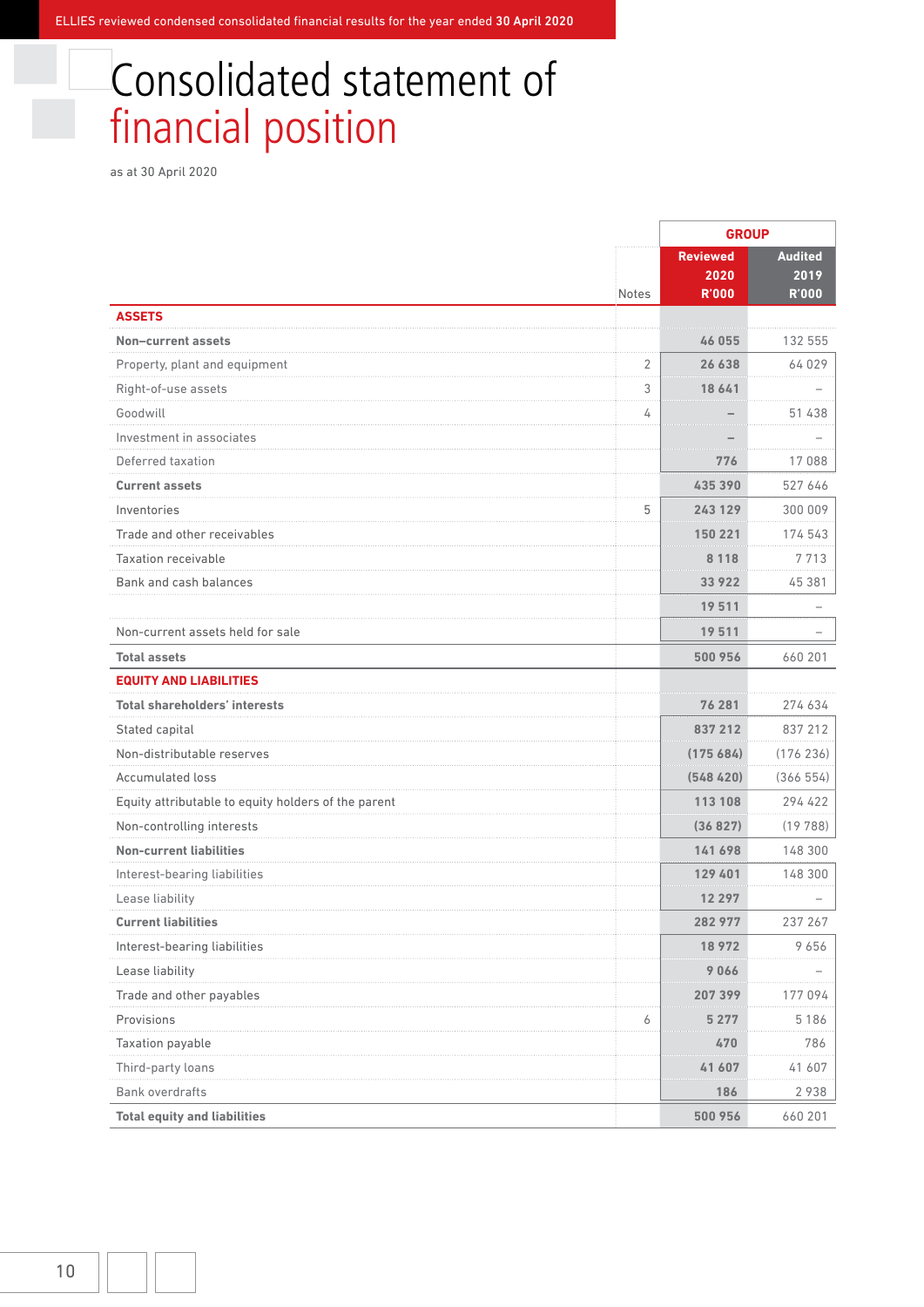# Consolidated statement of profit or loss and other comprehensive income

| for the year ended 30 April 2020                               |       | <b>GROUP</b>                            |                                        |  |
|----------------------------------------------------------------|-------|-----------------------------------------|----------------------------------------|--|
|                                                                | Notes | <b>Reviewed</b><br>2020<br><b>R'000</b> | <b>Audited</b><br>2019<br><b>R'000</b> |  |
| Revenue                                                        | 7     | 1 169 867                               | 1 357 739                              |  |
| Cost of sales                                                  |       | (861361)                                | (1009244)                              |  |
| <b>Gross profit</b>                                            |       | 308 506                                 | 348 495                                |  |
| Other income                                                   |       | 4856                                    | 4497                                   |  |
| Operating expenses                                             |       | (377656)                                | (362144)                               |  |
| Impairment loss on trade receivables                           |       | (2827)                                  | (12323)                                |  |
| Depreciation                                                   |       | (21 223)                                | (8944)                                 |  |
| Operating loss before impairments of non-current assets        |       | (88344)                                 | (30419)                                |  |
| Impairment of non-current assets held for sale                 |       | (12 330)                                |                                        |  |
| Impairment of property plant and equipment                     |       |                                         | (7873)                                 |  |
| Impairment of loans to associate                               |       |                                         | (3902)                                 |  |
| Impairment of goodwill                                         |       | (51 438)                                |                                        |  |
| Impairment of loans                                            |       | (224)                                   |                                        |  |
| <b>Loss from operations</b>                                    |       | (152336)                                | (42194)                                |  |
| Interest received                                              |       | 797                                     | 2816                                   |  |
| Interest paid                                                  |       | (26 985)                                | (20 298)                               |  |
| Share of losses from associates                                |       |                                         | (2269)                                 |  |
| <b>Loss before taxation</b>                                    |       | (178524)                                | (61945)                                |  |
| Taxation                                                       |       | (18052)                                 | 5832                                   |  |
| Loss for the year: continuing operations                       | 8     | (196576)                                | (56113)                                |  |
| Loss: discontinued operations                                  |       | (115)                                   | 24718                                  |  |
| Loss for the year                                              |       | (196 691)                               | (31395)                                |  |
| Other comprehensive income:                                    |       |                                         |                                        |  |
| Items that will be reclassified subsequently to profit or loss |       |                                         |                                        |  |
| - Foreign currency translation reserve                         |       | 552                                     | 735                                    |  |
| Total comprehensive loss for the year                          |       | (196 139)                               | (30660)                                |  |
| Attributable to:                                               |       |                                         |                                        |  |
| Equity holders of the parent                                   |       | (179 652)                               | (22183)                                |  |
| Non-controlling interests                                      |       | (17039)                                 | (9212)                                 |  |
| Net loss after tax                                             |       | (196691)                                | (31395)                                |  |
| Attributable to:                                               |       |                                         |                                        |  |
| Equity holders of the parent                                   |       | (179 100)                               | (21448)                                |  |
| Non-controlling interests                                      |       | (17039)                                 | (9212)                                 |  |
| Total comprehensive loss for the year                          |       | (196 139)                               | (30660)                                |  |
| Basic loss per share (cents)                                   | 10    | (28, 97)                                | (3,58)                                 |  |
| Headline loss per share (cents)                                | 10    | (18, 66)                                | (3,26)                                 |  |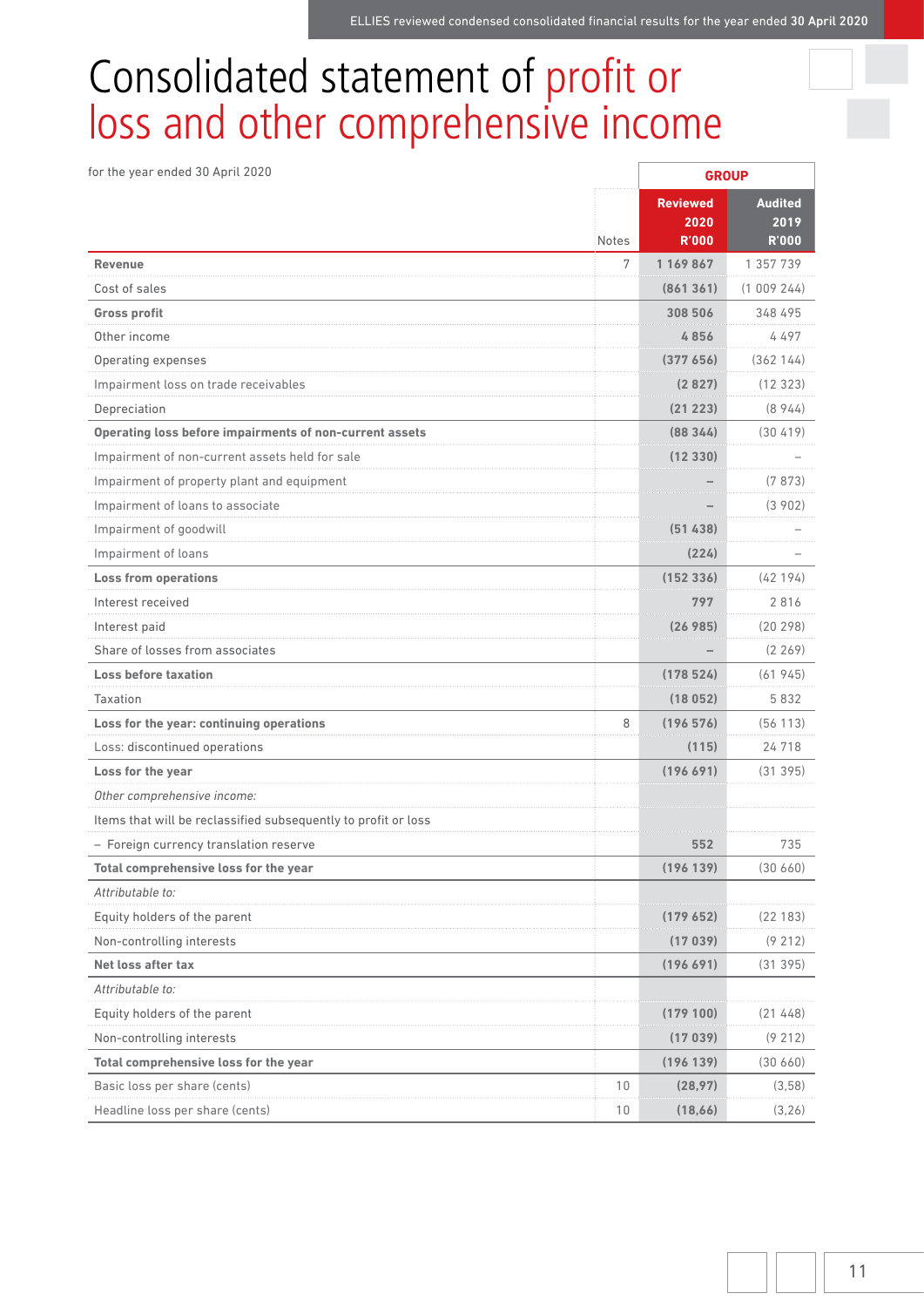# Consolidated statement of changes in equity

|                                                             |                          |                          |           |                   | Equity     |             |           |
|-------------------------------------------------------------|--------------------------|--------------------------|-----------|-------------------|------------|-------------|-----------|
|                                                             |                          | Foreign                  |           |                   | attri-     |             |           |
|                                                             |                          | currency                 | Non-      |                   | butable    |             |           |
|                                                             |                          | trans-                   | distri-   |                   | to equity  | Non-        |           |
|                                                             | Stated                   | lation                   | butable   | Retained          | holders of | controlling | Total     |
|                                                             | capital                  | reserve                  | reserves  | earnings          | the parent | interests   | equity    |
|                                                             | R'000                    | R'000                    | R'000     | R'000             | R'000      | R'000       | R'000     |
| <b>GROUP</b>                                                |                          |                          |           |                   |            |             |           |
| <b>Audited</b>                                              |                          |                          |           |                   |            |             |           |
| Balances as at 1 May 2018                                   | 837 212                  | 1 2 2 3                  | (176490)  | (340172)          | 321 772    | (11343)     | 310 429   |
| Adjustments on first-time<br>adoption of IFRS 9, net of tax | $\overline{\phantom{0}}$ |                          |           | (4198)            | (4198)     |             | (4198)    |
| Total comprehensive<br>income/(loss) for the year           | $\overline{\phantom{a}}$ | 735                      |           | (22183)           | (21448)    | (9212)      | (30, 660) |
| Loss of control (non-controlling<br>interests)              | $\overline{\phantom{0}}$ | $\overline{\phantom{m}}$ |           |                   |            | 767         | 767       |
| Share-based payment reserve                                 | $\qquad \qquad -$        |                          | (1704)    | $\qquad \qquad -$ | (1704)     |             | (1704)    |
| <b>Reviewed</b>                                             |                          |                          |           |                   |            |             |           |
| <b>Balances as at 30 April 2019</b>                         |                          | 958                      | (178 194) | (366553)          | 294 422    |             | 274 634   |
| First-time adoption of IFRS 16                              |                          |                          |           | (2 215)           | (2 215)    |             | (2 215)   |
| Total comprehensive loss for<br>the year                    |                          | 552                      |           | (179652)          | (179100)   | (17039)     | (196139)  |
| <b>Balances as at 30 April 2020</b>                         | 837 212                  | 2510                     | (178194)  | (548420)          | 113 107    | (36827)     | 76 281    |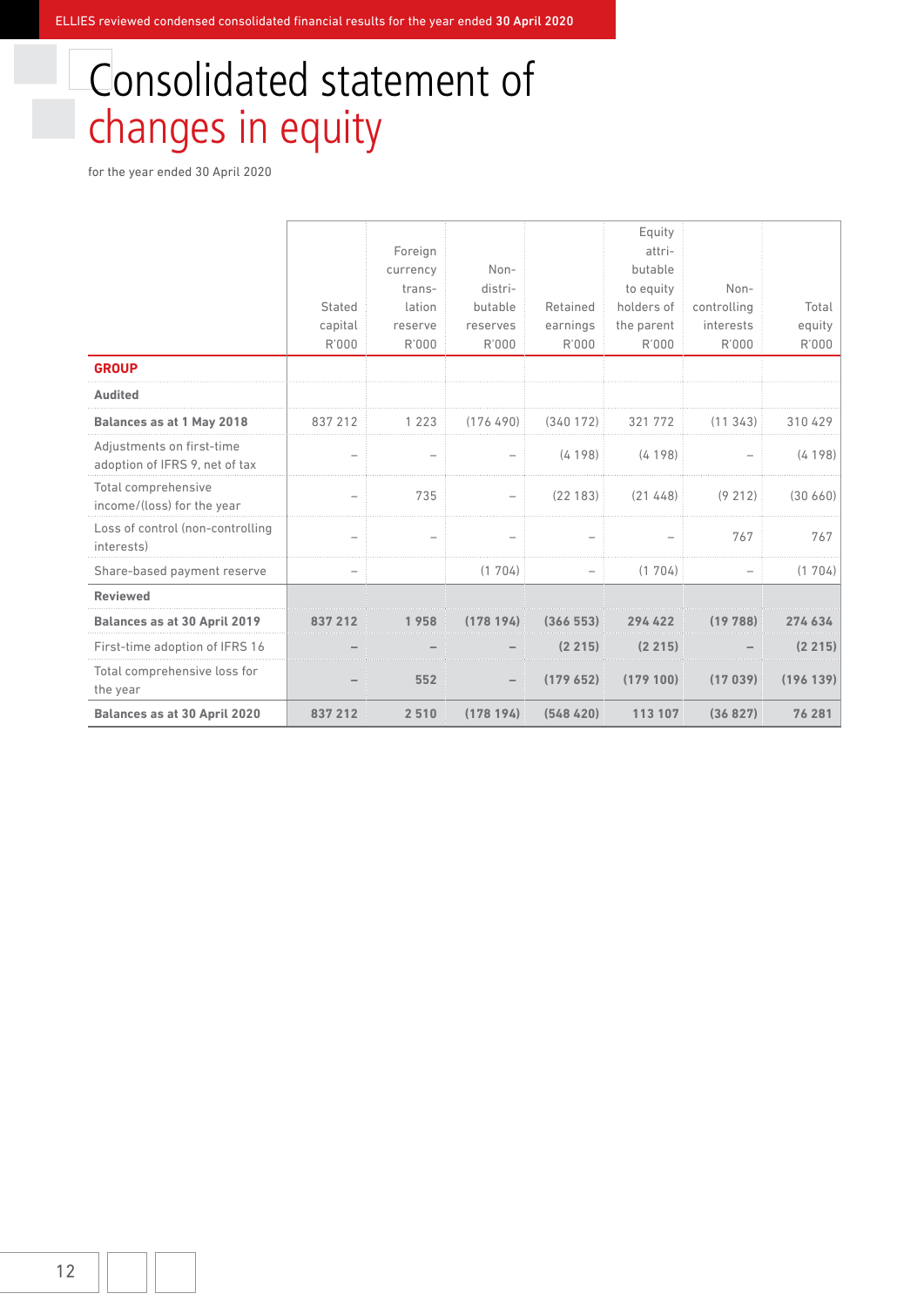# Consolidated statement of cash flows

|                                                                                  |      | <b>GROUP</b>                            |                                        |
|----------------------------------------------------------------------------------|------|-----------------------------------------|----------------------------------------|
|                                                                                  | Note | <b>Reviewed</b><br>2020<br><b>R'000</b> | <b>Audited</b><br>2019<br><b>R'000</b> |
| <b>Cash flows from operating activities</b>                                      |      | 18923                                   | 63822                                  |
| Cash generated from operations                                                   | 9    | 46 521                                  | 65 419                                 |
| Interest received                                                                |      | 797                                     | 265                                    |
| Interest paid                                                                    |      | (26985)                                 | (20249)                                |
| Taxation paid                                                                    |      | (1410)                                  | (8345)                                 |
| Cash flows - continuing operations                                               |      | 18923                                   | 37 090                                 |
| Cash flows - discontinued operations                                             |      |                                         | 26732                                  |
| <b>Cash flows from investing activities</b>                                      |      | 976                                     | (3387)                                 |
| Acquisitions of property, plant and equipment                                    |      | (2119)                                  | (5041)                                 |
| Proceeds on disposal of property, plant and equipment                            |      | 3095                                    | 982                                    |
| Proceeds on disposal of non-current assets held for sale                         |      |                                         | 4 2 5 0                                |
| Loss of control                                                                  |      |                                         | (29)                                   |
| Loan to associate                                                                |      |                                         | (3620)                                 |
| Cash flows - continuing operations                                               |      | 976                                     | (3458)                                 |
| Cash flows - discontinued operations                                             |      |                                         | 71                                     |
| <b>Cash flows from financing activities</b>                                      |      | (28606)                                 | 56 898                                 |
| Receipt of interest-bearing liabilities                                          |      |                                         | 67 245                                 |
| Repayment of interest-bearing liabilities                                        |      | (9583)                                  | (10347)                                |
| Repayment of lease liabilities                                                   |      | (19023)                                 |                                        |
| Cash flows utilised by continuing operations                                     |      | (28606)                                 | 56898                                  |
| Cash flows utilised by discontinued operations                                   |      |                                         |                                        |
| Net (decrease)/increase in cash and cash equivalents                             |      | (8707)                                  | 117 333                                |
| Foreign currency translation reserve - net movement on cash and cash equivalents |      |                                         | (91)                                   |
| Cash and cash equivalents at beginning of year                                   |      | 42 443                                  | (74799)                                |
| Cash and cash equivalents at end of year                                         |      | 33 736                                  | 42 443                                 |
| Cash and cash equivalents consist of:                                            |      |                                         |                                        |
| Bank and cash balances                                                           |      | 33 922                                  | 45 381                                 |
| <b>Bank overdrafts</b>                                                           |      | (186)                                   | (2938)                                 |
|                                                                                  |      | 33 7 36                                 | 42 443                                 |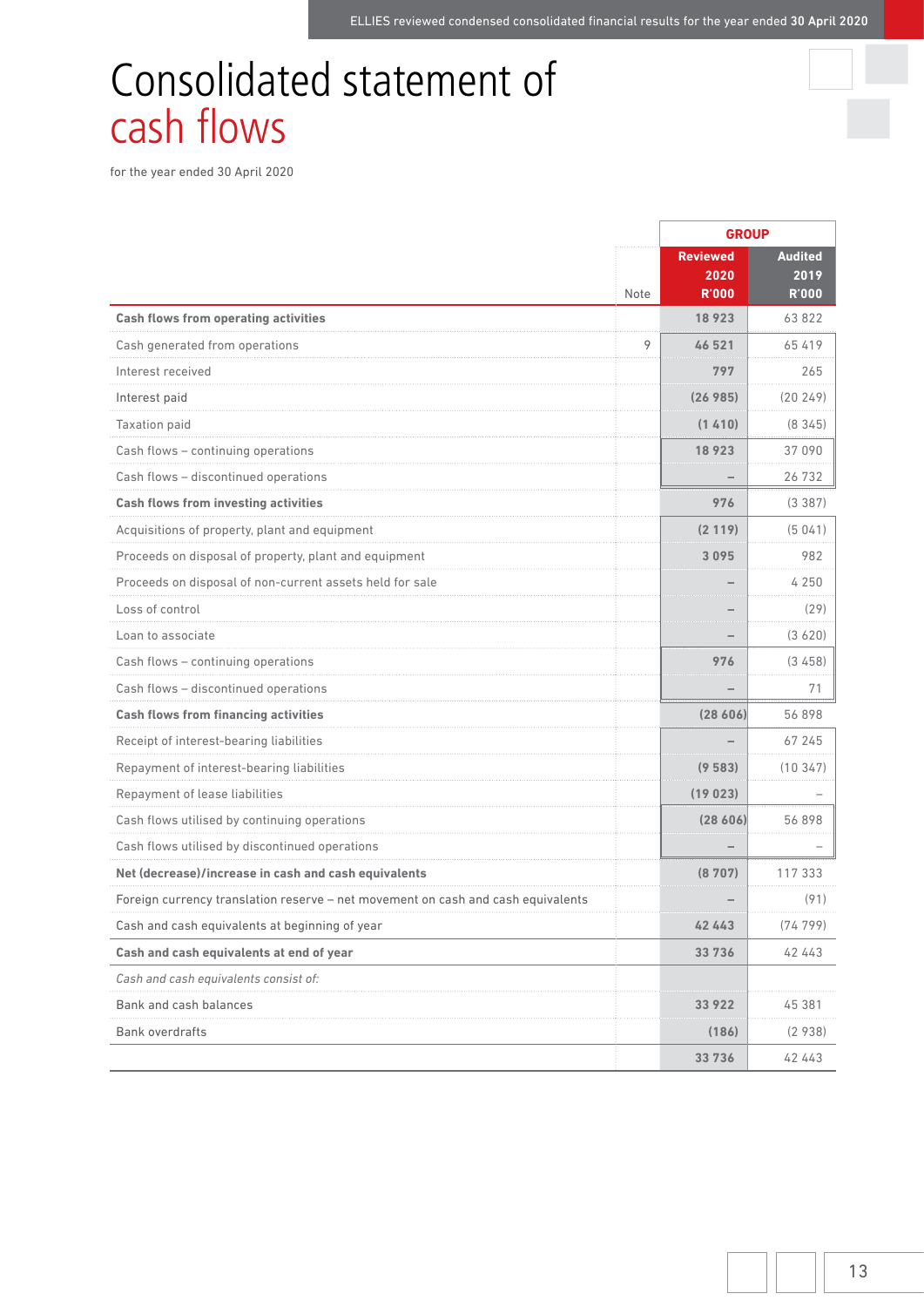# Segment analysis

| <b>STATEMENT OF FINANCIAL POSITION</b> | <b>Trading</b><br>and<br><b>Distribution</b><br><b>R'000</b> | Manufac-<br>turing<br><b>R'000</b> | Total<br><b>R'000</b> |
|----------------------------------------|--------------------------------------------------------------|------------------------------------|-----------------------|
| 2020                                   |                                                              |                                    |                       |
| <b>Total assets</b>                    | 1 249 396                                                    | 70724                              | 1 320 120             |
| Property, plant and equipment          | 7398                                                         | 19 240                             | 26 638                |
| Right-of-use asset                     | 18418                                                        | 223                                | 18 641                |
| Goodwill                               |                                                              |                                    |                       |
| Trade and other receivables            | 149 294                                                      | 927                                | 150 221               |
| <b>Taxation receivable</b>             | 18                                                           |                                    | 8 1 1 8               |
| Inventories                            | 192795                                                       | 50 334                             | 243 129               |
| Bank and cash balances                 | 33922                                                        |                                    | 33 922                |
| Intercompany loans                     | 819 164                                                      |                                    | 819 164               |
| Deferred tax                           | 776                                                          |                                    | 776                   |
| Non-current assets held for sale       | 19511                                                        |                                    | 19511                 |
| <b>Total liabilities</b>               | 1032282                                                      | 211 556                            | 1 243 838             |
| Long-term liabilities                  | 148 373                                                      |                                    | 148 373               |
| Lease liability                        | 21 084                                                       | 279                                | 21 363                |
| Trade and other payables               | 150 190                                                      | 57679                              | 207869                |
| Bank overdraft                         |                                                              | 186                                | 186                   |
| Intercompany loans                     | 666 285                                                      | 152878                             | 819 163               |
| Other liabilities                      | 4742                                                         | 535                                | 5 2 7 7               |
| Third-party liabilities                | 41 607                                                       |                                    | 41 607                |
| <b>Net assets</b>                      | 217 115                                                      | (140832)                           | 76 281                |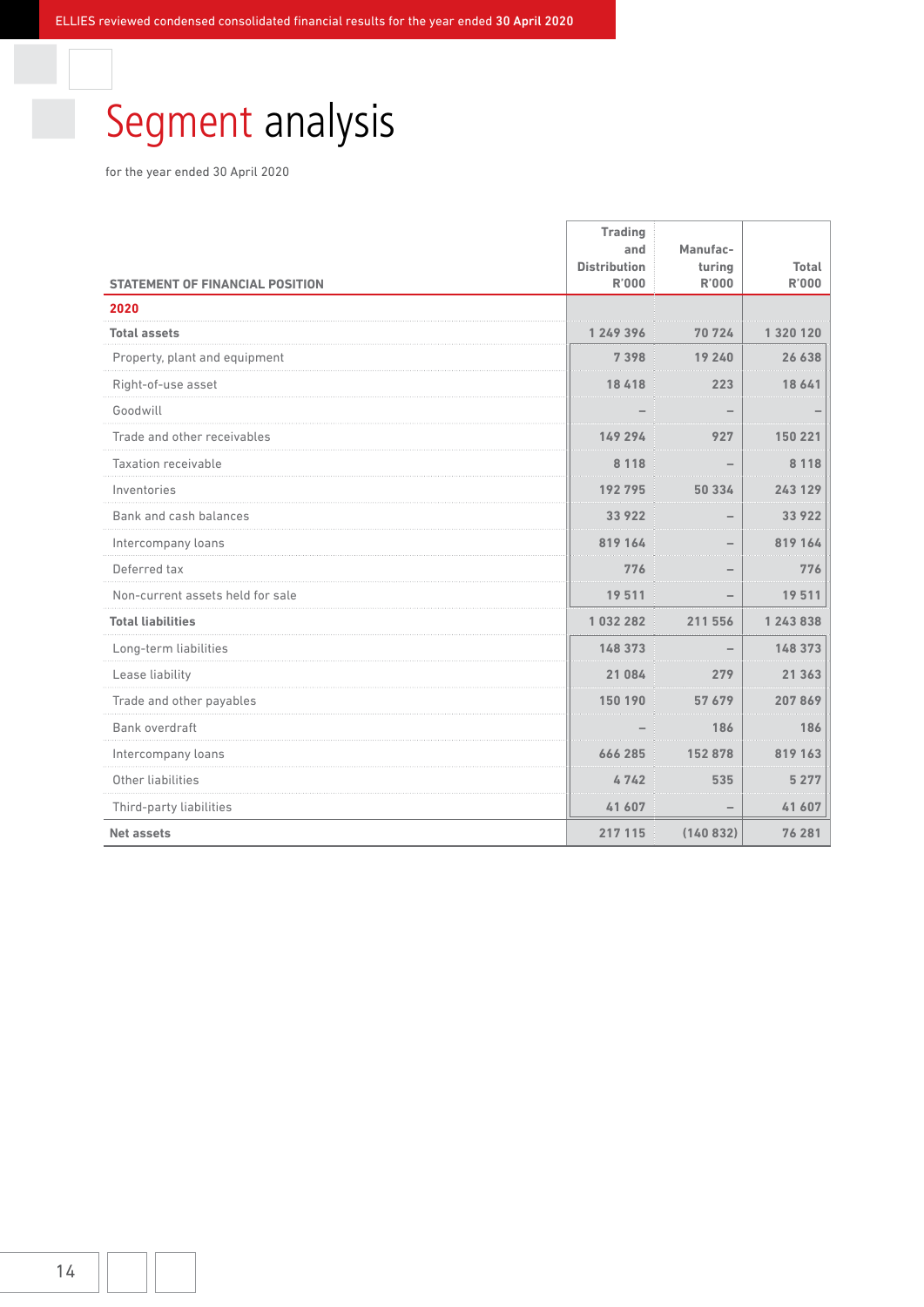# Segment analysis continued

|                                                | <b>Trading</b>               |              | Total               | <b>Trading</b><br>and |              |
|------------------------------------------------|------------------------------|--------------|---------------------|-----------------------|--------------|
|                                                | and                          | Manufac-     | continuing          | <b>Distribution</b>   |              |
|                                                | <b>Distribution</b><br>R'000 | turing       | operations<br>R'000 | discontinued          | Total        |
| <b>STATEMENT OF PROFIT OR LOSS</b>             |                              | <b>R'000</b> |                     | <b>R'000</b>          | <b>R'000</b> |
| 2020                                           |                              |              |                     |                       |              |
| External revenue                               | 1 192 873                    | (23006)      | 1 169 867           |                       | 1169867      |
| Revenue                                        | 1 237 273                    | 47671        | 1 284 944           |                       | 1 284 944    |
| Intersegment revenue                           | (44399)                      | (70677)      | (115076)            |                       | (115076)     |
| Gross profit/(loss)                            | 327 129                      | (18623)      | 308 506             |                       | 308 506      |
| Other income                                   | 4856                         |              | 4 856               |                       | 4856         |
| Operating expenses                             |                              | 081          | 7656                | (115)                 | 7771         |
| Impairment loss on trade receivables           | (2827)                       |              | (2827)              |                       | (2827)       |
| Depreciation                                   | (18525)                      | (2698)       | (21 223)            |                       | (21 223)     |
| <b>Operating loss before impairment</b>        | (36942)                      | (51 402)     | (88344)             | (115)                 | (88459)      |
| Impairment of non-current assets held for sale | (12 330)                     |              | (12, 330)           |                       | (12330)      |
| Impairment of goodwill                         | (51 438)                     |              | (51 438)            |                       | (51438)      |
| Impairment of loans                            | (224)                        |              | (224)               |                       | (224)        |
| <b>Loss from operations</b>                    | (100934)                     | (51402)      | (152, 336)          | (115)                 | (152451)     |
| Interest received                              | 797                          |              | 797                 |                       | 797          |
| Interest paid                                  | (26 985)                     |              | (26 985)            |                       | (26985)      |
| Interest intersegment                          | 12518                        | (12518)      |                     |                       |              |
| Loss before taxation                           | (114604)                     | (63920)      | (178 524)           | (115)                 | (178639)     |
| Taxation                                       |                              |              | 052                 |                       | 052)<br>8    |
| Share of losses from associates                |                              |              |                     |                       |              |
| Loss for the year                              | (132656)                     | (63920)      | (196576)            | 115)                  | (196691)     |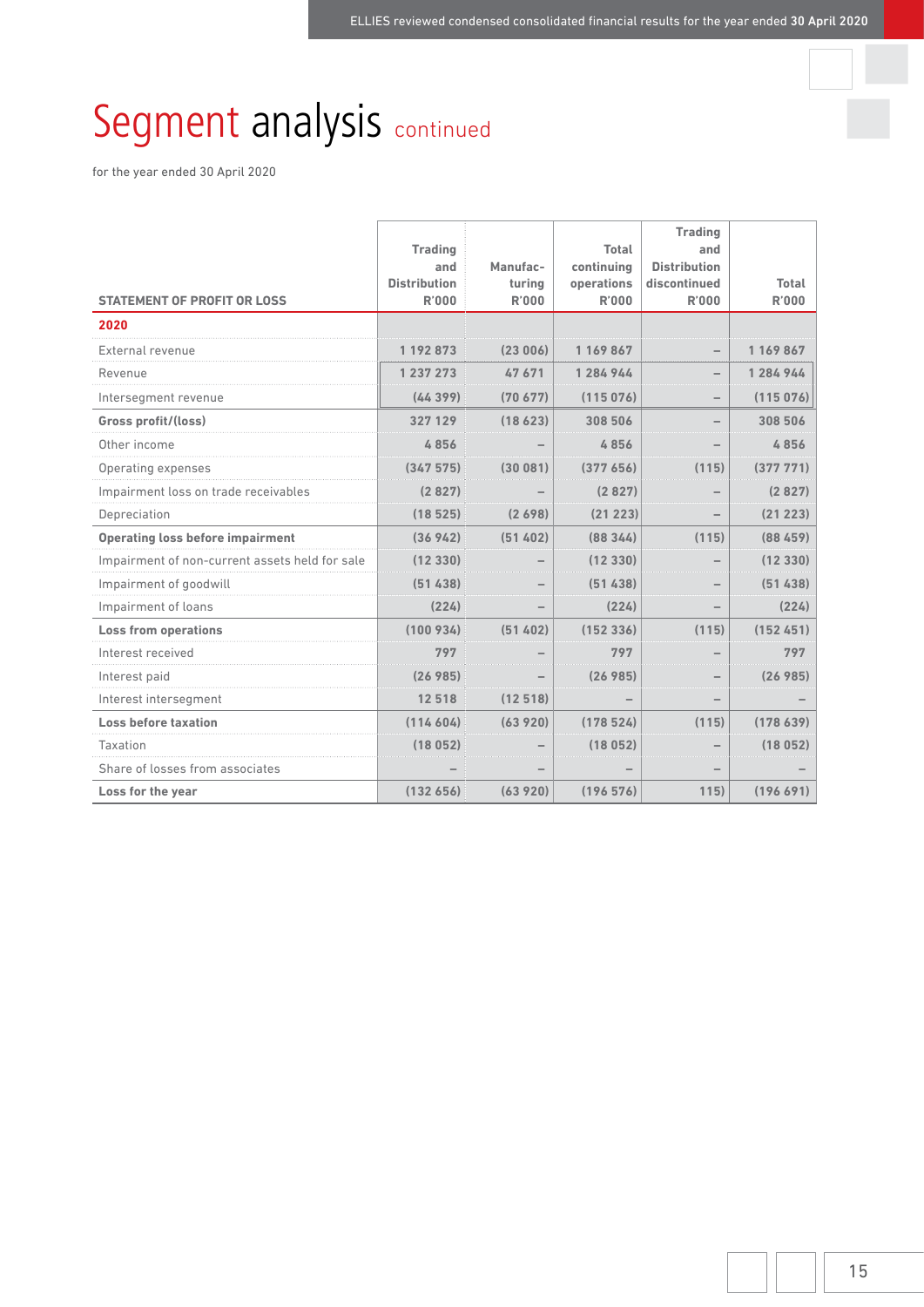# Segment analysis continued

|                                        | <b>Trading</b><br>and               | Manufac-                 |                       |
|----------------------------------------|-------------------------------------|--------------------------|-----------------------|
| <b>STATEMENT OF FINANCIAL POSITION</b> | <b>Distribution</b><br><b>R'000</b> | turing<br><b>R'000</b>   | Total<br><b>R'000</b> |
| 2019                                   |                                     |                          |                       |
| <b>Total assets</b>                    | 1 325 533                           | 83 905                   | 1 409 438             |
| Property, plant and equipment          | 41 540                              | 22 489                   | 64029                 |
| Goodwill                               | 51 438                              |                          | 51 438                |
| Trade and other receivables            | 124 159                             | 50 384                   | 174 543               |
| <b>Taxation receivable</b>             | 7713                                |                          | 7713                  |
| Inventories                            | 288 979                             | 11 030                   | 300 009               |
| Bank and cash balances                 | 45 379                              | $\overline{2}$           | 45 381                |
| Intercompany loans                     | 749 237                             | $\overline{\phantom{0}}$ | 749 237               |
| Deferred tax                           | 17088                               |                          | 17088                 |
| <b>Total liabilities</b>               | 974 481                             | 160 323                  | 1 134 804             |
| Interest-bearing liabilities           | 157 956                             |                          | 157 956               |
| Trade and other payables               | 133 814                             | 44066                    | 177880                |
| Bank overdraft                         |                                     | 2938                     | 2938                  |
| Intercompany loans                     | 636 649                             | 112 588                  | 749 237               |
| Provisions                             | 4455                                | 731                      | 5186                  |
| Third-party liabilities                | 41 607                              |                          | 41 607                |
| <b>Net assets</b>                      | 351 052                             | (76, 418)                | 274 634               |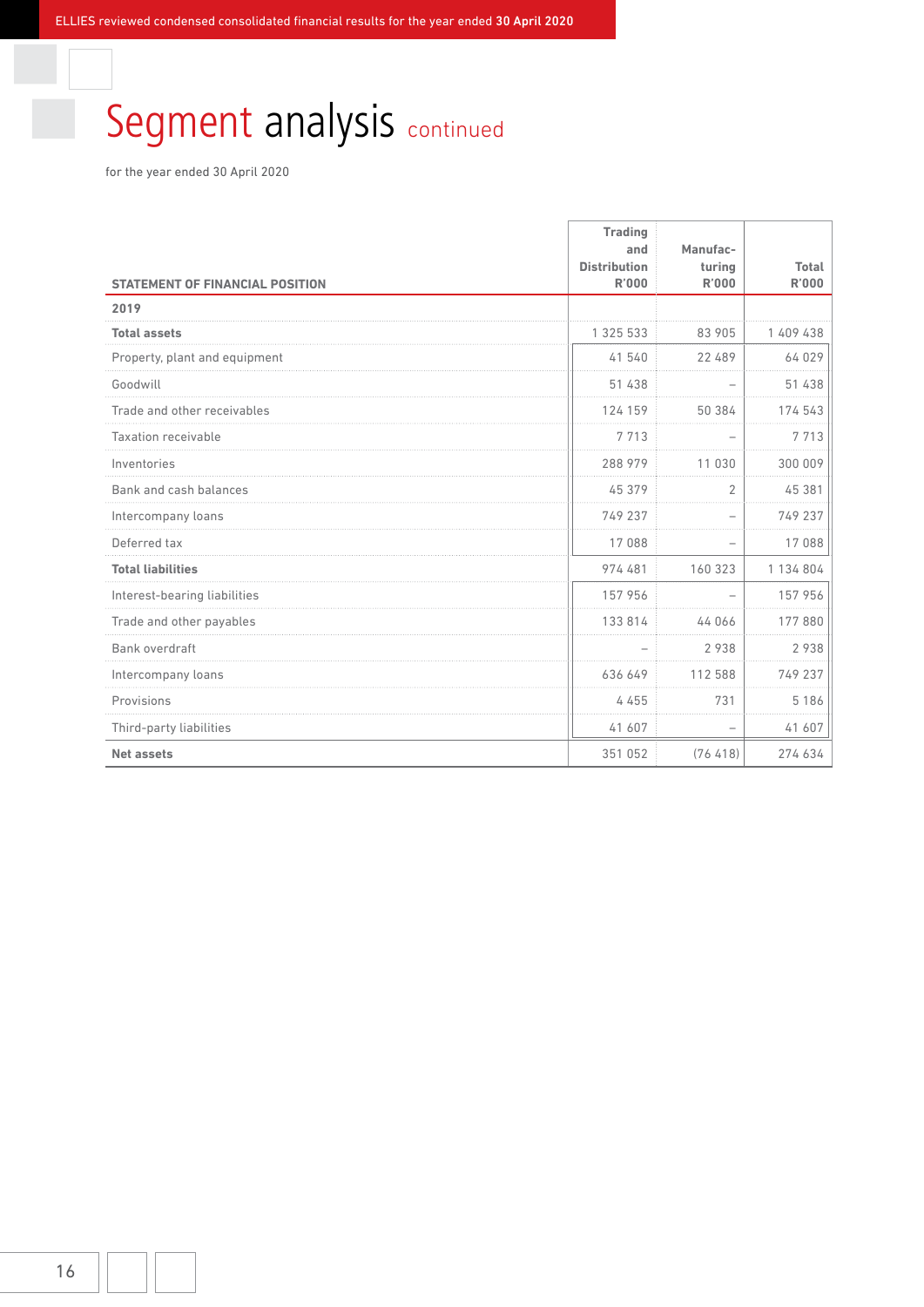# Segment analysis continued

|                                                            | <b>Trading</b><br>and               | Manufac-                 | Total<br>continuing | <b>Trading</b><br>and<br><b>Distribution</b> |                              |
|------------------------------------------------------------|-------------------------------------|--------------------------|---------------------|----------------------------------------------|------------------------------|
| <b>STATEMENT OF PROFIT OR LOSS</b>                         | <b>Distribution</b><br><b>R'000</b> | turina<br><b>R'000</b>   | operations<br>R'000 | discontinued<br><b>R'000</b>                 | <b>Total</b><br><b>R'000</b> |
| 2019                                                       |                                     |                          |                     |                                              |                              |
| External revenue                                           | 1 356 897                           | 842                      | 1 357 739           | 611                                          | 1 358 350                    |
| Revenue                                                    | 1 396 892                           | 92 233                   | 1 489 125           | 611                                          | 1489736                      |
| Intersegment revenue                                       | (39995)                             | (91391)                  | (131386)            | $\overline{\phantom{0}}$                     | (131386)                     |
| Gross profit/(loss)                                        | 335 209                             | 13 2 8 6                 | 348 495             | (119)                                        | 348 376                      |
| Other income                                               | 4497                                |                          | 4497                | 20768                                        | 25 265                       |
| Operating expenses                                         | (332733)                            | (29, 411)                | (362144)            | (5194)                                       | (367338)                     |
| Impairment loss on trade receivables                       | (12323)                             |                          | (12323)             |                                              | (12323)                      |
| Depreciation                                               | (4471)                              | (4473)                   | (8944)              | (6)                                          | (8950)                       |
| <b>Operating (loss)/profit before other</b><br>impairments | (9821)                              | (20598)                  | (30419)             | 15 4 4 9                                     | (14970)                      |
| Impairment of property, plant and equipment                |                                     | (7873)                   | (7873)              | $\overline{\phantom{a}}$                     | (7873)                       |
| Impairment of net investment in associates                 | (3902)                              |                          | (3902)              |                                              | (3902)                       |
| Profit on loss of control                                  |                                     | $\overline{\phantom{0}}$ |                     | 9269                                         | 9269                         |
| (Loss)/profit from operations                              | (13723)                             | (28471)                  | (42194)             | 24718                                        | (17476)                      |
| Interest received                                          | 2816                                |                          | 2816                |                                              | 2816                         |
| Interest paid                                              | (20298)                             |                          | (20298)             |                                              | (20298)                      |
| Interest intersegment                                      | 10 180                              | (10180)                  |                     |                                              |                              |
| (Loss)/profit before taxation                              | (21025)                             | (38651)                  | (59676)             | 24718                                        | (34958)                      |
| Taxation                                                   | 2076                                | 3756                     | 5832                |                                              | 5832                         |
| Share of losses from associates                            | (2269)                              |                          | (2269)              |                                              | (2269)                       |
| (Loss)/profit for the year                                 | (21218)                             | (34895)                  | (56113)             | 24718                                        | (31395)                      |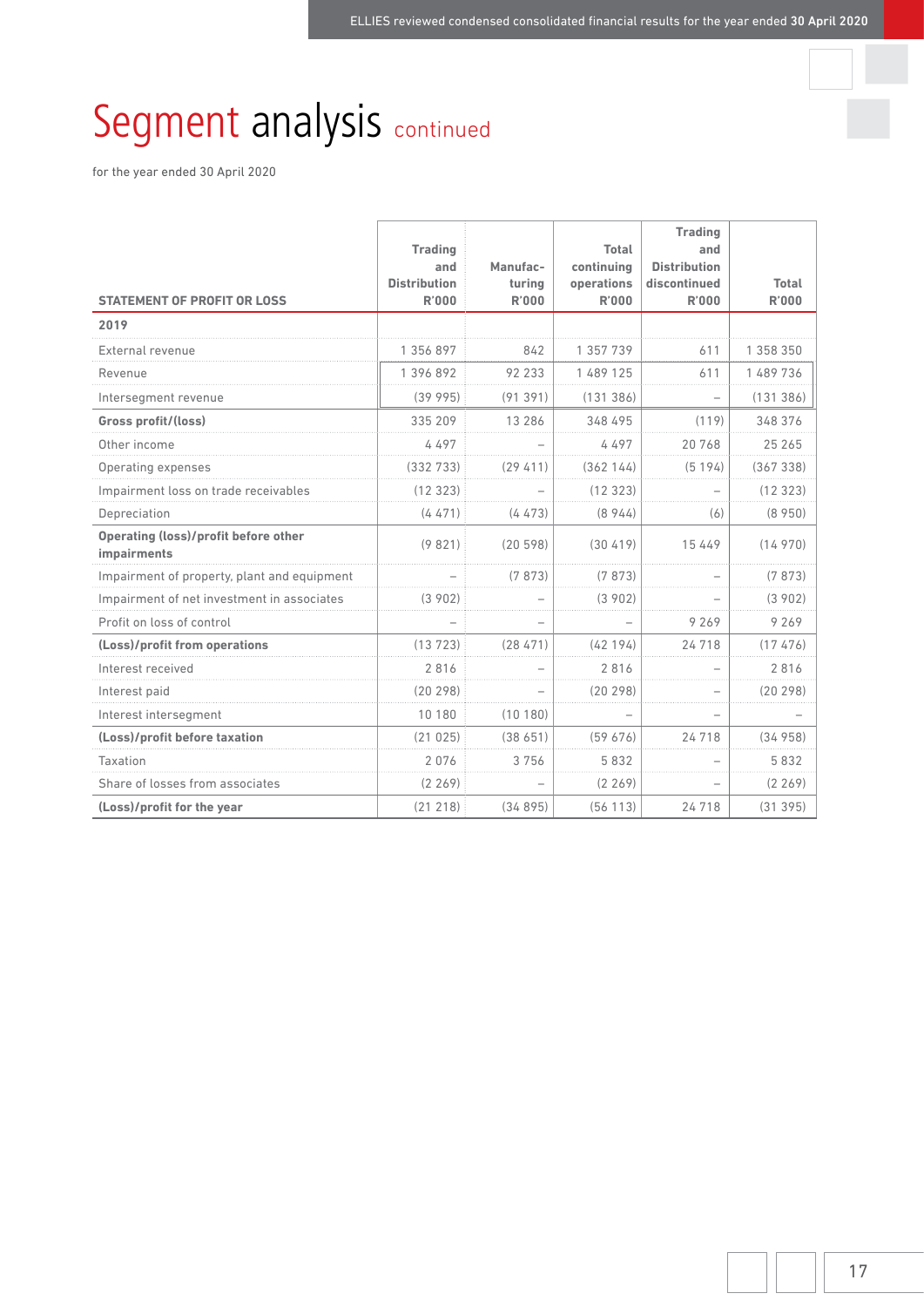for the year ended 30 April 2020

## **1. BASIS OF PREPARATION**

 The reviewed condensed consolidated financial statements are prepared in accordance with the requirements of the JSE Listings Requirements and the requirements of the Companies Act 71 of 2008 of South Africa applicable to condensed financial statements. The JSE Listings Requirements require reports to be prepared in accordance with the framework concepts and the measurement and recognition requirements of International Financial Reporting Standards ("**IFRS**"), the SAICA Financial Reporting Guides as issued by the Accounting Practices Committee and Financial Pronouncements as issued by the Financial Reporting Standards Council, and to also, as a minimum, contain the information required by IAS 34 – *Interim Financial Reporting*. The accounting policies applied in the preparation of these financial statements are in terms of IFRS and are consistent with those applied in the previous consolidated annual financial statements, except for the first-time adoption of IFRS 16 – *Leases*.

 The reviewed condensed consolidated financial statements were compiled by Mr Jacques Liebenberg *(BCompt (Hons), AGA(SA))*, Interim Finance Executive/Consultant, under the supervision of Mr Chris Booyens *CA(SA)*, Financial Director and Chief Financial Officer.

 The directors are not aware of any matters or circumstances arising subsequent to the reporting date that require any additional disclosure or adjustment to the financial statements, other than as disclosed in note 12.

### **Independent auditor's review**

 The condensed consolidated financial statements were reviewed by BDO South Africa Incorporated and an unmodified review conclusion has been issued on the condensed consolidated financial statements for the financial year ended 30 April 2020. The review report, however, includes an emphasis of matter paragraph regarding the going concern as a result of the material uncertainty relating to COVID-19. The auditor's report does not necessarily report on all of the information contained in this announcement.

 Shareholders are therefore advised that in order to obtain a full understanding of the nature of the auditor's engagement, they should obtain a copy of that report together with the accompanying reviewed condensed consolidated financial statements, both of which are available for inspection at Ellies' registered office.

 Any forward-looking financial information disclosed in this results announcement has not been reviewed or audited or otherwise reported on by the Company's auditors.

### **Going concern assessment**

 In determining the appropriate basis of preparation of the annual financial statements, the directors are required to consider whether the Group will be a going concern for the next financial year and up to 30 September 2021.

 Management prepared cash flow forecasts for each of the subsidiaries. These forecasts were subjected to sensitivity tests. Management also considered the businesses' ability to meet its financial obligations for the 12 months following approval of the annual financial statements. The analysis considered the current challenging market conditions and management's turnaround plan being executed, including a return to sustainable profitability, cost management and efficiencies as well as the optimisation of working capital. The effect of the post COVID-19 economy on the Group's operations was also considered.

 The resulting cash flow projections were compared to available funding facilities. The forecast indicated that the banking facilities should be adequate. There are specific banking covenants with which the Group anticipates to comply.

 The effect of a further deterioration in the economic outlook and its potential impact on the Group's cash flow and funding facilities were also considered. The Group's ability to fund its short-term liquidity requirements is dependent on adequate funding facilities.

 The directors believe that the Group is a going concern, however, COVID-19 creates a material uncertainty around going concern, which creates significant doubt. However, the effect of a slow economic recovery or a further deterioration in the economic outlook of South Africa post the COVID-19 pandemic and its potential impact were considered as an uncertainty. If the economy and as a result, the performance of Ellies, deteriorate and management is unable to stem the losses incurred in a major subsidiary, these present a material uncertainty to Ellies remaining as a going concern.

 These matters indicate that there is a material uncertainty related to events or conditions that may cast significant doubt about the Group's ability to continue as a going concern and therefore, that it may not be able to realise its assets and discharge its liabilities in the normal course of business.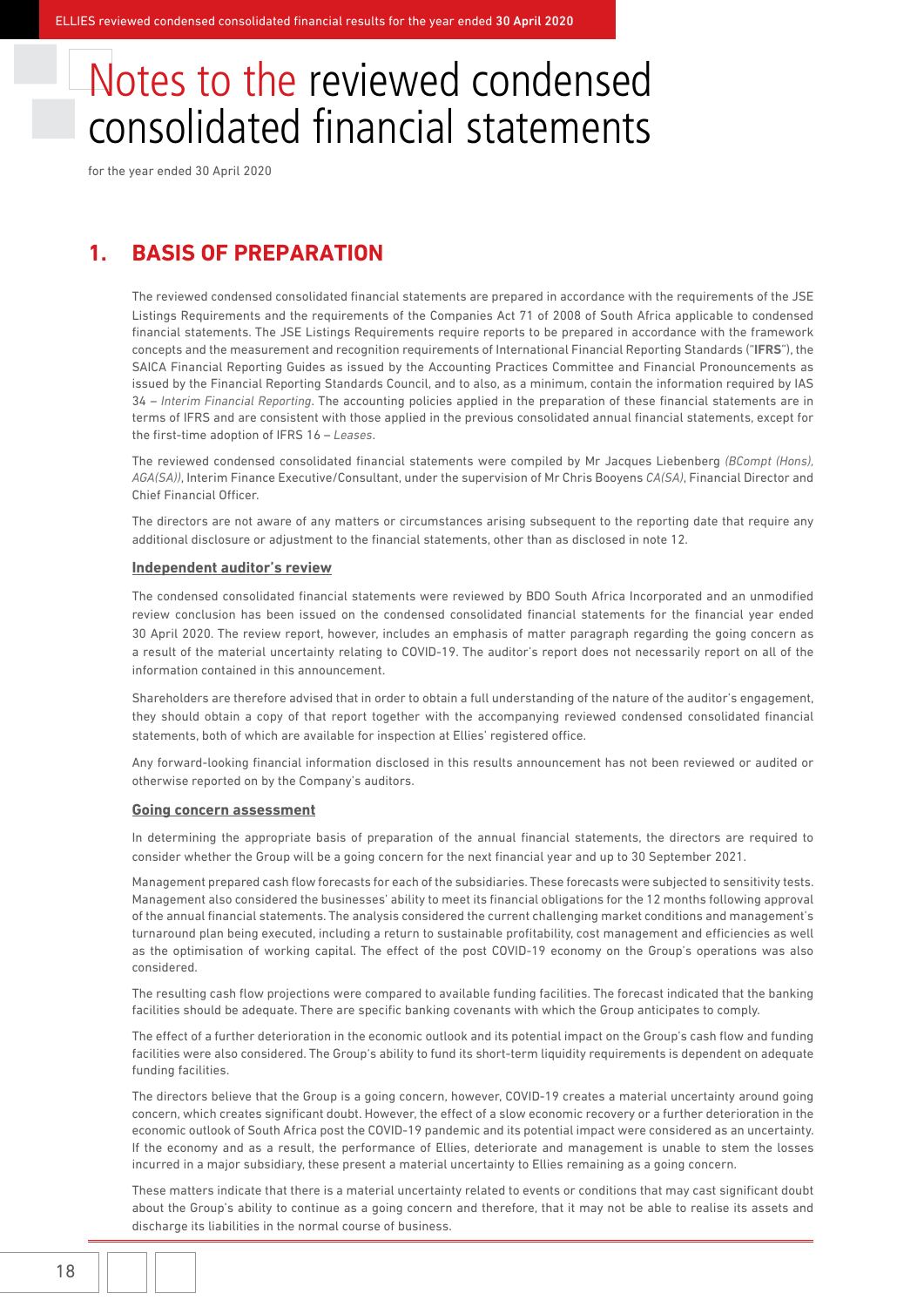for the year ended 30 April 2020

# **2. PROPERTY, PLANT AND EQUIPMENT**

|                                             |                        |                   |                       | Office                    | Land and<br>buildings/ |          |
|---------------------------------------------|------------------------|-------------------|-----------------------|---------------------------|------------------------|----------|
|                                             |                        |                   |                       | equipment/                | leasehold              |          |
|                                             | Plant and<br>equipment | Motor<br>vehicles | Computer<br>equipment | furniture<br>and fittings | improve-<br>ments      | Total    |
| <b>GROUP</b>                                | R'000                  | R'000             | R'000                 | R'000                     | R'000                  | R'000    |
| <b>As at 30 April 2020</b>                  |                        |                   |                       |                           |                        |          |
| Cost                                        | 69 926                 | 14 943            | 11 462                | 34 432                    | 11966                  | 142 729  |
| Accumulated depreciation and<br>impairments | (54066)                | (12749)           | (10316)               | (28883)                   | (10077)                | (116091) |
| Net carrying value                          | 15860                  | 2 1 9 4           | 1 1 4 6               | 5549                      | 1889                   | 26 638   |
| <b>Movement summary</b>                     |                        |                   |                       |                           |                        | .        |
| Carrying value at 30 April 2019             |                        |                   |                       |                           | 34588                  | 64 029   |
| Additions                                   | 1 026                  | 79                | 108                   | 891                       | 15                     | 2 1 1 9  |
| Disposals                                   |                        |                   |                       |                           |                        | (7)      |
| Depreciation                                |                        |                   | (886)                 |                           | (900)                  | (7 686)  |
| Transfer (to)/from assets held for sale     |                        |                   |                       |                           | (19 511)               | (19 511) |
| Impairments                                 |                        |                   |                       |                           | (12330)                | (12330)  |
| Foreign translation                         |                        | 4                 | (14)                  | 7                         | 27                     | 24       |
| Carrying value at 30 April 2020             | 15860                  | 2 1 9 4           | 1 1 4 6               | 5549                      | 1889                   | 26 638   |
| As at 30 April 2019                         |                        |                   |                       |                           |                        |          |
| Cost                                        | 68 901                 | 14475             | 11 336                | 33 437                    | 47 560                 | 175 709  |
| Accumulated depreciation and<br>impairments | (51393)                | (11536)           | (9391)                | (26388)                   | (12972)                | (111680) |
| Net carrying value                          | 17508                  | 2939              | 1945                  | 7049                      | 34 588                 | 64 029   |
| <b>Movement summary</b>                     |                        |                   |                       |                           |                        |          |
| Carrying value at 30 April 2018             | 26 754                 | 2497              | 2 2 6 1               | 8865                      | 35 602                 | 75 979   |
| Additions                                   | 1565                   | 1632              | 749                   | 1 0 8 0                   | 15                     | 5041     |
| Disposals                                   |                        | (205)             |                       |                           |                        | (205)    |
| Depreciation                                | (2938)                 | (988)             | (1067)                | (2902)                    | (1049)                 | (8944)   |
| Impairments                                 | (7873)                 |                   |                       |                           |                        | (7873)   |
| Foreign currency translation reserve        |                        | 3                 | $\overline{2}$        | 6                         | 20                     | 31       |
| Carrying value at 30 April 2019             | 17 508                 | 2939              | 1945                  | 7049                      | 34 588                 | 64 029   |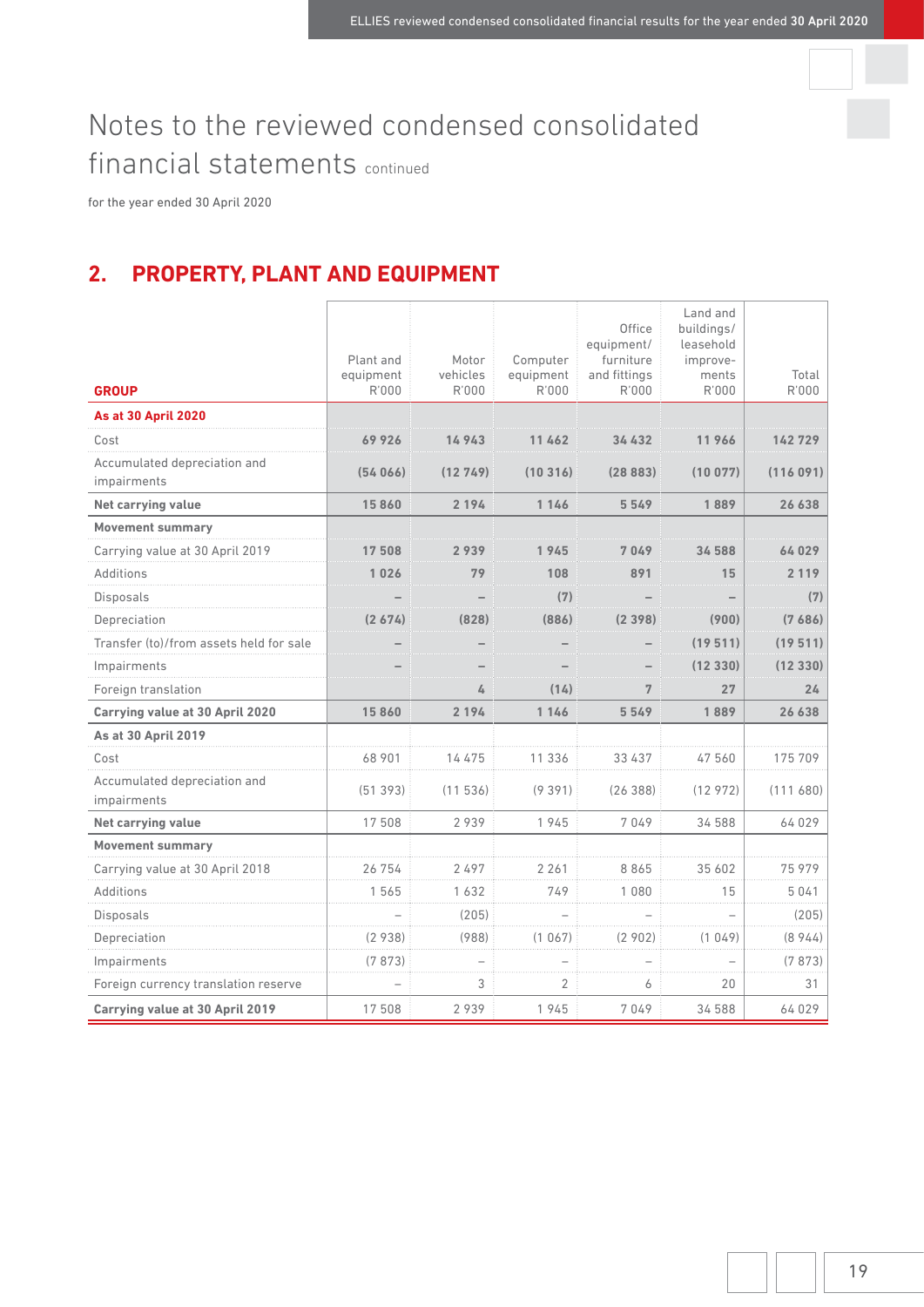for the year ended 30 April 2020

# **3. RIGHT-OF-USE ASSETS**

|                                               | Land and           |                |
|-----------------------------------------------|--------------------|----------------|
| <b>GROUP</b>                                  | buildings<br>R'000 | Total<br>R'000 |
| <b>As at 30 April 2020</b>                    |                    |                |
| Cost                                          | 34 266             | 34 266         |
| Accumulated depreciation and impairments      | (15625)            | (15625)        |
| Net carrying value                            | 18 641             | 18 641         |
| <b>Movement summary</b>                       |                    |                |
| Raise right-of-use assets in terms of IFRS 16 | 34 266             | 34 266         |
| Depreciation                                  | (15625)            | (15625)        |
| Carrying value at 30 April 2020               | 18 641             | 18 641         |
| <b>As at 30 April 2019</b>                    |                    |                |
| Cost                                          |                    |                |
| Accumulated depreciation and impairments      |                    |                |
| <b>Net carrying value</b>                     |                    |                |
| <b>Movement summary</b>                       |                    |                |
| Carrying value at 30 April 2018               | -                  |                |
| Carrying value at 30 April 2019               |                    |                |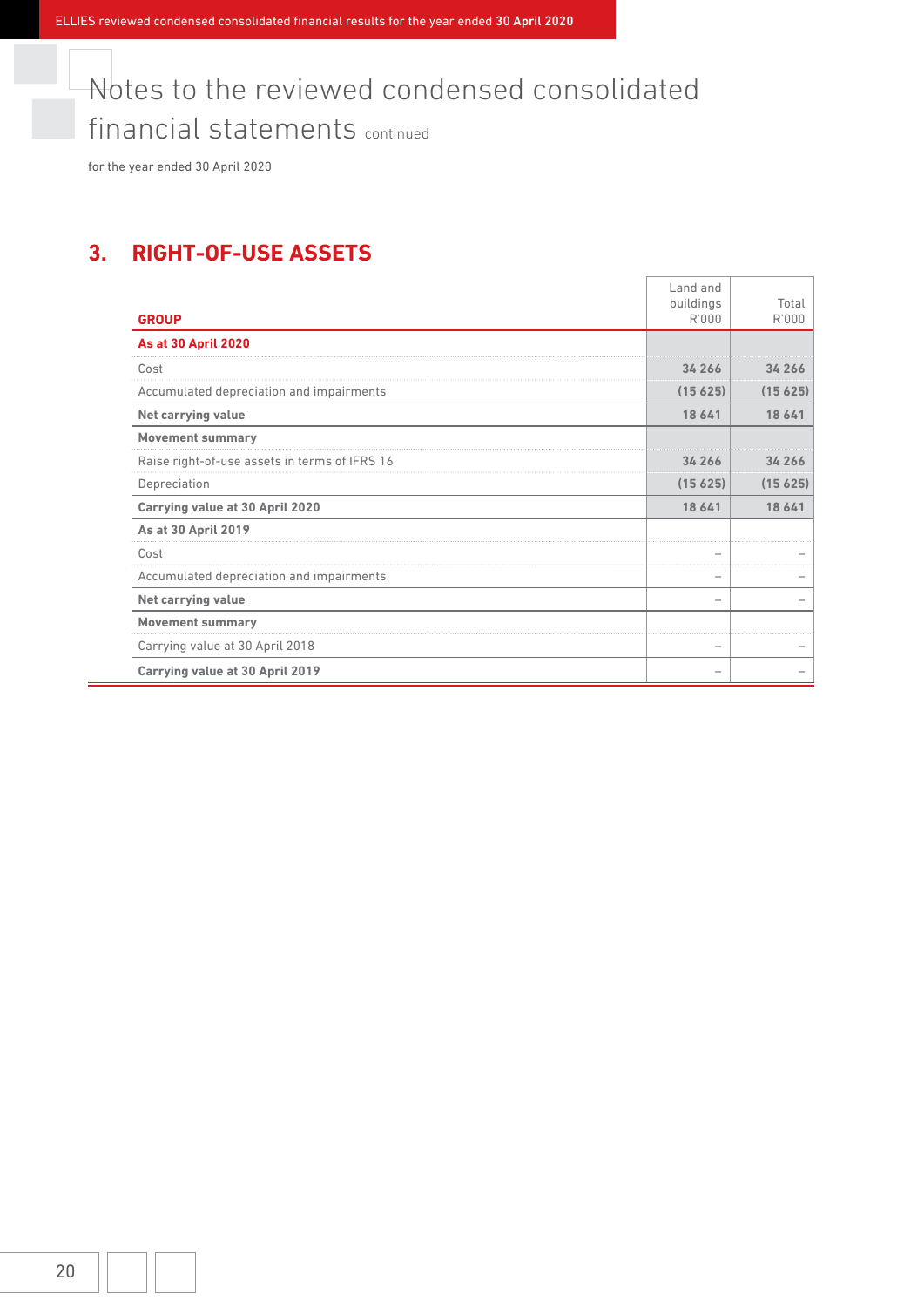for the year ended 30 April 2020

# **4. GOODWILL**

|                                                                                                    | <b>GROUP</b>         |                      |
|----------------------------------------------------------------------------------------------------|----------------------|----------------------|
|                                                                                                    | 2020<br><b>R'000</b> | 2019<br><b>R'000</b> |
| Cost                                                                                               | 53 672               | 53 672               |
| Accumulated impairments                                                                            | (53672)              | (2 234)              |
|                                                                                                    |                      | 51 438               |
| <b>Net carrying value</b>                                                                          |                      |                      |
| Arising on acquisition of companies/business of:                                                   |                      |                      |
| Trading and Distribution segment                                                                   |                      | 51 438               |
| <b>Closing net carrying value</b>                                                                  |                      | 51 438               |
| <b>Movement summary</b>                                                                            |                      |                      |
| Carrying value at the beginning of the year                                                        | 51 438               | 51 438               |
| Impairment                                                                                         | (51438)              |                      |
| Carrying value at the end of the year                                                              |                      | 51 438               |
| The net book value of goodwill has been allocated to the following cash-generating<br>units (CGU): |                      |                      |
| Bloemfontein (Ellies Electronics branch)                                                           |                      | 13911                |
| Cape Town (Ellies Electronics branch)                                                              |                      | 23 4 31              |
| Ellies Namibia Proprietary Limited                                                                 |                      | 6596                 |
| Other smaller branches (Ellies Electronics branches)                                               |                      | 7500                 |
|                                                                                                    |                      | 51 438               |

 Following a review of the value-in-use calculations and factors related to the going concern assessment disclosed in note 1, the Board decided to fully impair goodwill at year-end.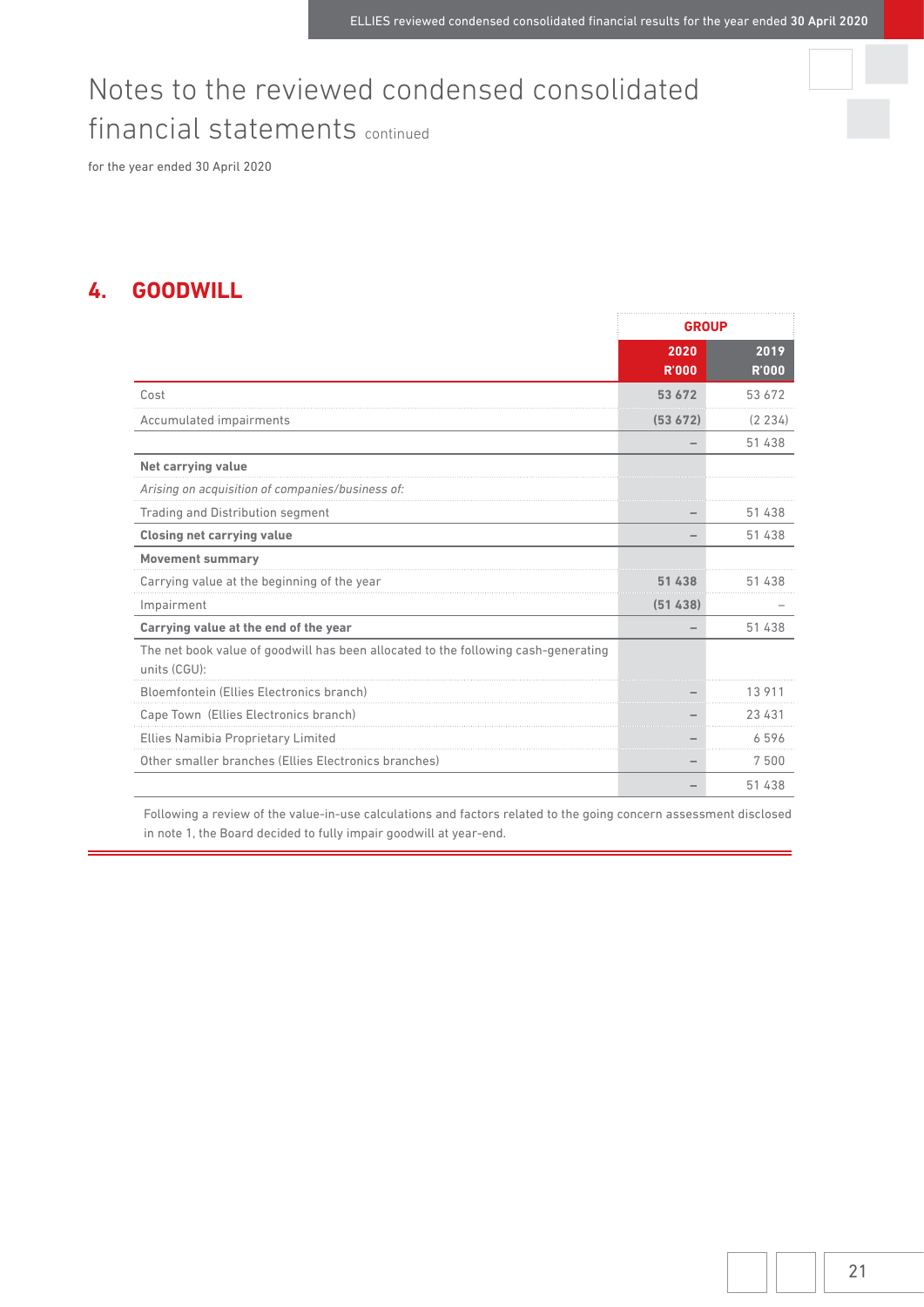for the year ended 30 April 2020

# **5. INVENTORIES**

|                                                             | <b>GROUP</b>         |                      |
|-------------------------------------------------------------|----------------------|----------------------|
|                                                             | 2020<br><b>R'000</b> | 2019<br><b>R'000</b> |
| Raw materials                                               | 34 278               | 34 617               |
| Merchandise                                                 | 187 559              | 290 716              |
| Goods in transit                                            | 39 060               | 9 1 5 8              |
| Work in progress                                            | 13894                | 11 231               |
| Gross inventories                                           | 274 791              | 345722               |
| Impairment allowance raised against inventories             | (31662)              | (45713)              |
|                                                             | 243 129              | 300 009              |
| Movement in impairment allowance raised against inventories |                      |                      |
| Balance at the beginning of the year                        | 45712                | 48709                |
| Impairment allowances raised                                | 13696                | 17851                |
| Impairment allowances utilised                              | (27746)              | (20847)              |
| Balance at the end of the year                              | 31 662               | 45 713               |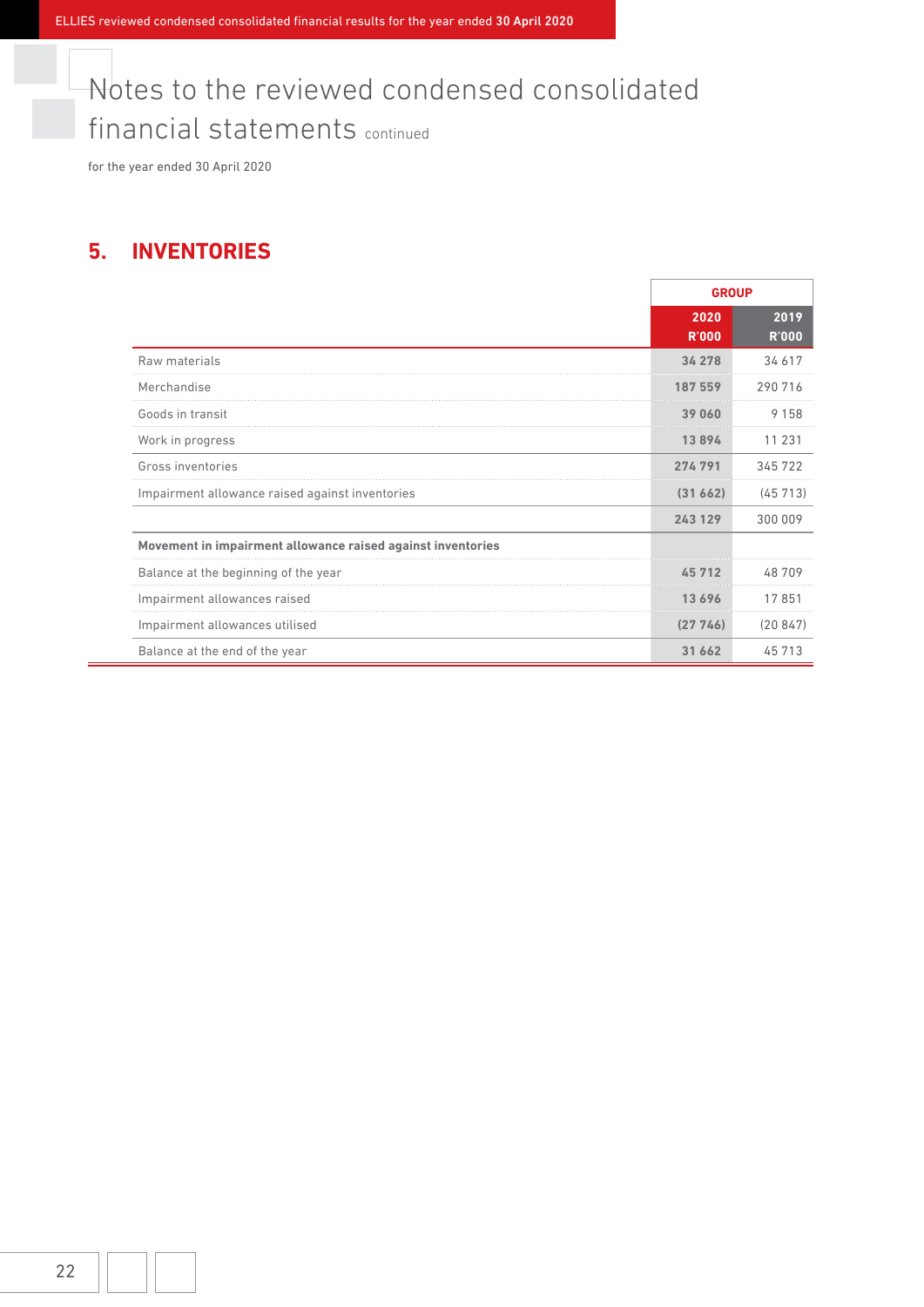for the year ended 30 April 2020

# **6. PROVISIONS**

|                                                          |                      | <b>GROUP</b>         |  |
|----------------------------------------------------------|----------------------|----------------------|--|
|                                                          | 2020<br><b>R'000</b> | 2019<br><b>R'000</b> |  |
| <b>Provision for warranty</b>                            |                      |                      |  |
| Balance at the beginning of the year                     | 656                  | 677                  |  |
| Provisions raised                                        | 4098                 | 97                   |  |
| Provision utilised                                       |                      | (118)                |  |
| Balance at the end of the year                           | 4754                 | 656                  |  |
| The provision relates to warranty periods on goods sold. |                      |                      |  |
| <b>Guarantee provision</b>                               |                      |                      |  |
| Balance at the beginning of the year                     |                      | 65 540               |  |
| <b>Provisions raised</b>                                 |                      | 23 818               |  |
| Guarantee converted into debt on 2019 financial year-end |                      | (89358)              |  |
| Balance at the end of the year                           |                      |                      |  |
| <b>Other provisions</b>                                  |                      |                      |  |
| Balance at the beginning of the year                     | 4530                 | 1013                 |  |
| Provisions raised                                        | 226                  | 3837                 |  |
| Provision utilised/reversed                              | (4233)               | (320)                |  |
| Balance at the end of the year                           | 523                  | 4530                 |  |
| <b>Total provisions</b>                                  | 5 2 7 7              | 5186                 |  |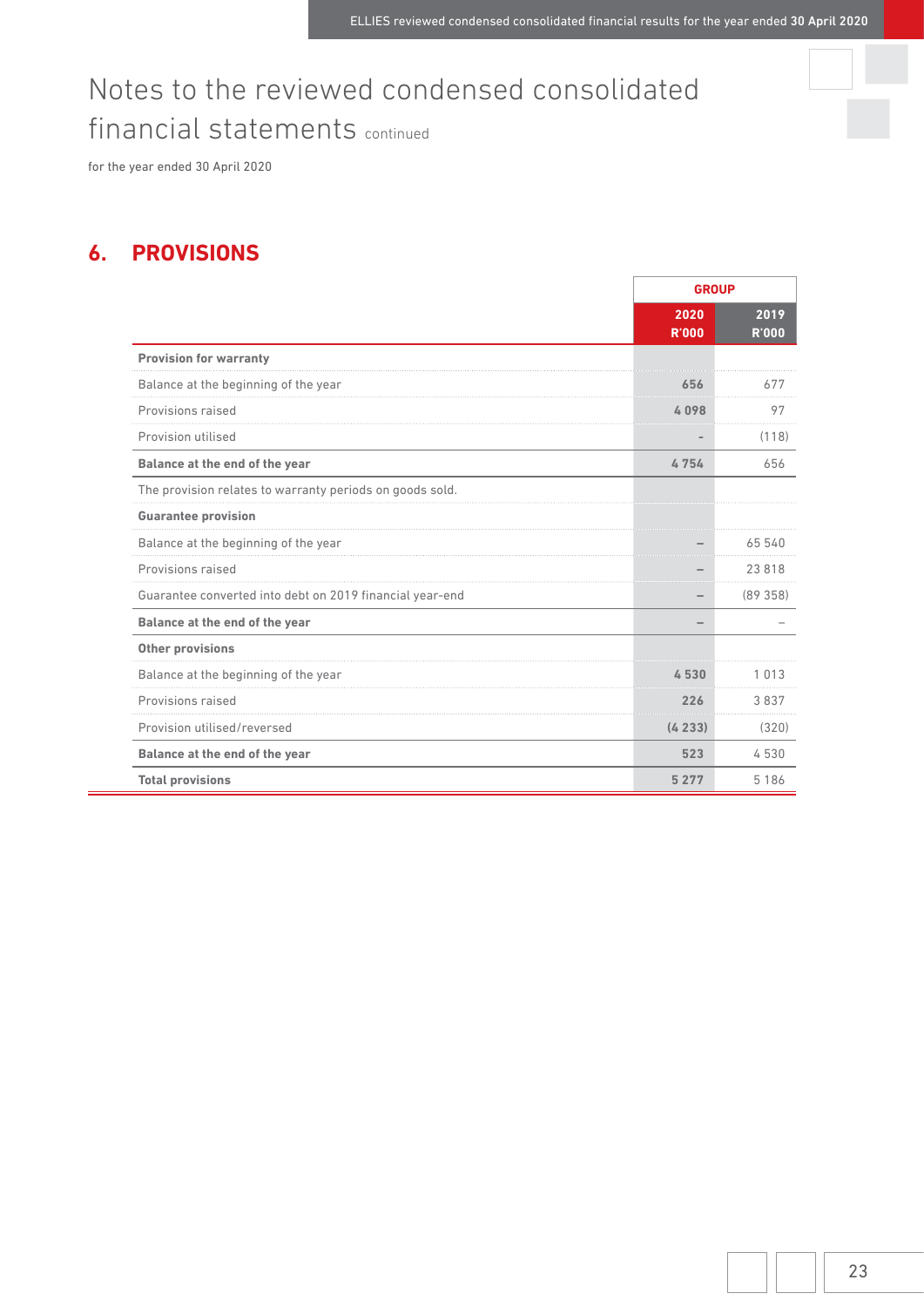for the year ended 30 April 2020

## **7. REVENUE**

|                                       | <b>GROUP</b>         |                      |
|---------------------------------------|----------------------|----------------------|
|                                       | 2020<br><b>R'000</b> | 2019<br><b>R'000</b> |
| Revenue from contracts with customers | 1 169 867            | 1 357 739            |
|                                       | 1 169 867            | 1 357 739            |

 Revenue is measured based on the consideration specified in a contract with a customer and is recognised over time.

### **Disaggregation of revenue from contracts with customers**

In the following table, revenue from contracts with customers is disaggregated by primary geographic market.

|                                                                                                        | <b>GROUP</b>         |                      |
|--------------------------------------------------------------------------------------------------------|----------------------|----------------------|
|                                                                                                        | 2020<br><b>R'000</b> | 2019<br><b>R'000</b> |
| South Africa                                                                                           | 1071265              | 1 271 245            |
| <b>Botswana</b>                                                                                        | 20 695               | 16 623               |
| Namibia                                                                                                | 59807                | 55 083               |
| Swaziland                                                                                              | 18 100               | 14788                |
|                                                                                                        | 1 169 867            | 1 357 739            |
| Revenue generated in South Africa can be further disaggregated into the following<br>customers groups: |                      |                      |
| Cash on delivery                                                                                       | 200 980              | 204 208              |
| Independent customers                                                                                  | 216 356              | 217690               |
| Satellite television service providers                                                                 | 246 166              | 353 017              |
| Major retailers                                                                                        | 407763               | 496 330              |
|                                                                                                        | 1071265              | 1 271 245            |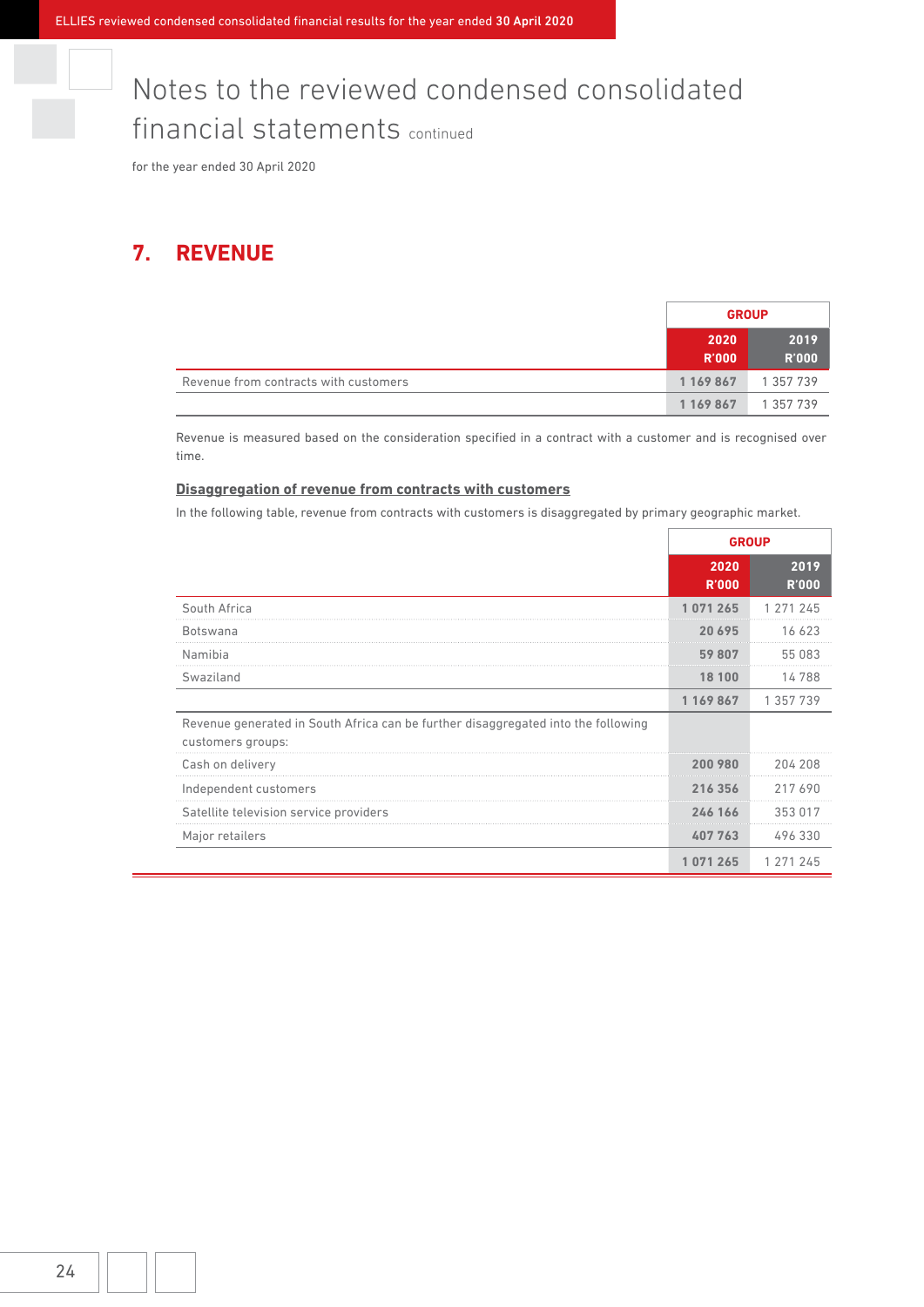for the year ended 30 April 2020

# **8. DISCONTINUED OPERATIONS AND DISPOSAL GROUPS HELD FOR SALE/DISTRIBUTION AND LOSS ON LOSS OF CONTROL**

|                                                                                             | <b>Total</b>         |                      |
|---------------------------------------------------------------------------------------------|----------------------|----------------------|
|                                                                                             | 2020<br><b>R'000</b> | 2019<br><b>R'000</b> |
| <b>GROUP</b>                                                                                |                      |                      |
| <b>Revenue</b>                                                                              |                      | 611                  |
| Cost of sales                                                                               |                      | (730)                |
| <b>Gross loss</b>                                                                           |                      | (119)                |
| Other income                                                                                |                      | 20768                |
| Operating expenses                                                                          | 15)                  | (5194)               |
| Depreciation                                                                                |                      | (6)                  |
| Amortisation of intangible assets                                                           |                      |                      |
| Operating loss before impairment of intangibles assets                                      | (115)                | 15449                |
| <b>Impairment of intangible assets</b>                                                      |                      |                      |
| <b>Impairment of goodwill</b>                                                               |                      |                      |
| (Loss)/profit before interest and taxation ("PBIT")                                         | (115)                | 15 4 4 9             |
| Interest received                                                                           |                      |                      |
| Interest paid                                                                               |                      |                      |
| Net (loss)/profit before taxation ("PBT")                                                   | (115)                | 15449                |
| Taxation                                                                                    |                      |                      |
| Net (loss)/profit after taxation ("PAT")                                                    | (115)                | 15449                |
| Loss for the year from discontinued operations attributable to equity holders of the parent | (115)                | 15 588               |
| Loss for the year from discontinued operations attributable to non-controlling interests    |                      | (139)                |
| (Loss)/profit for the year from discontinued operations                                     | (115)                | 15 4 4 9             |
| Profit on loss of control - Megatron SA Proprietary Limited                                 |                      | 9924                 |
| Loss on loss of control - African Solar Power Proprietary Limited                           |                      | (655)                |
| Loss for the year from discontinued operations                                              | (115)                | 15449                |
| Profit on loss of control - Megatron SA Proprietary Limited                                 |                      | 9924                 |
| Loss on loss of control - African Solar Power Proprietary Limited                           |                      | (655)                |
| (Loss)/profit from discontinued operations                                                  | (115)                | 24718                |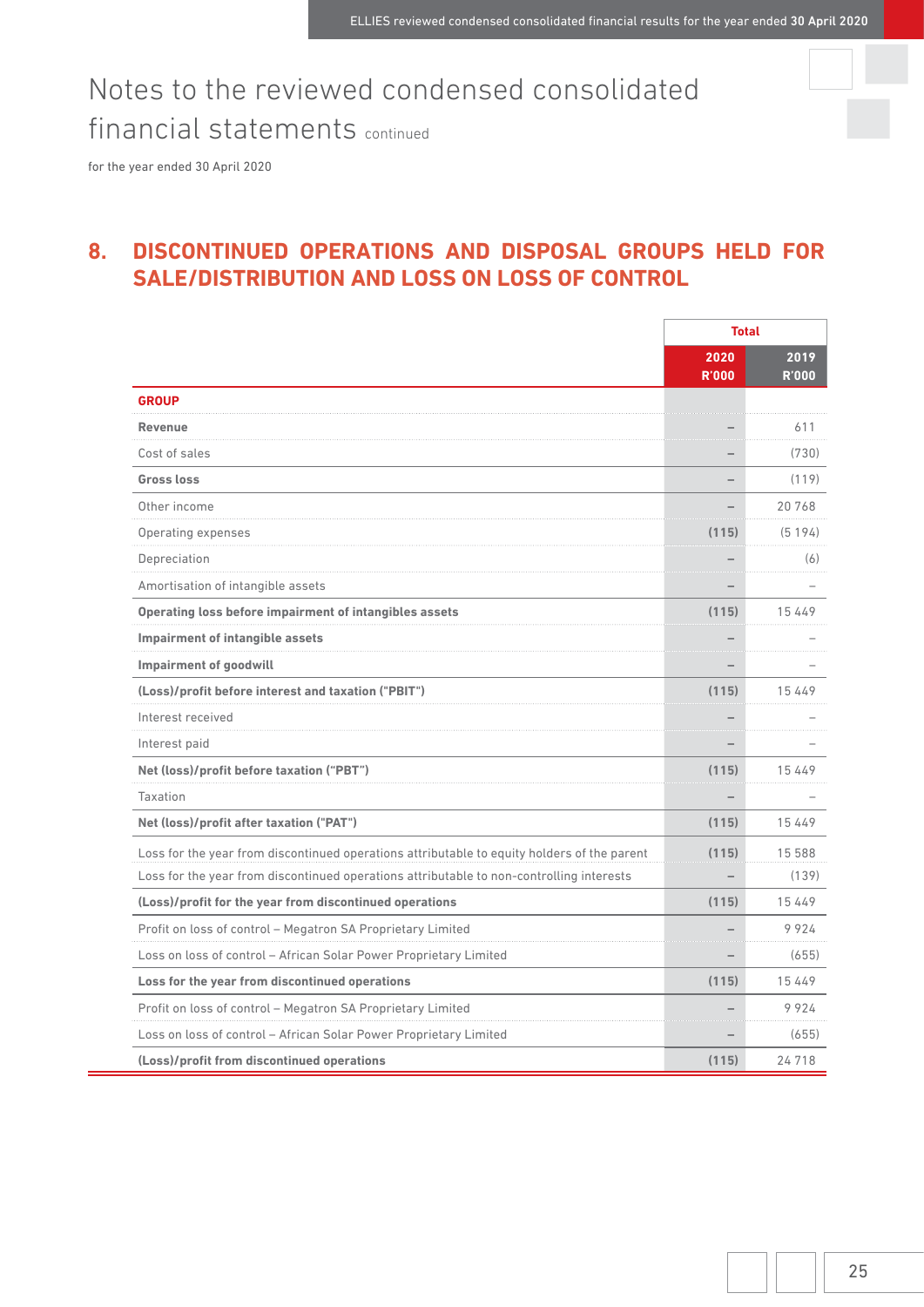for the year ended 30 April 2020

# **9. CASH (UTILISED BY)/GENERATED FROM OPERATIONS**

|                                                    | <b>GROUP</b>         |                      |
|----------------------------------------------------|----------------------|----------------------|
|                                                    | 2020<br><b>R'000</b> | 2019<br><b>R'000</b> |
| Profit (loss) before taxation                      | (178639)             | (61945)              |
| Adjusted for:                                      |                      |                      |
| - Interest received                                | (797)                | (2816)               |
| - Interest paid                                    | 26 985               | 20 298               |
| Impairment on inventory                            | 49 011               | 82798                |
| Impairment on trade receivables                    | 2 827                | 12 3 2 3             |
| Impairment of loans                                |                      | 3 9 0 2              |
| Impairment of non-current assets held for sale     | 12 330               |                      |
| Impairment of goodwill                             | 438                  |                      |
| Impairment of property, plant and equipment        |                      | 7873                 |
| Depreciation                                       |                      | 8944                 |
| Share-based payments                               |                      | (1704)               |
| Loss/(profit) on disposal of non-current assets    | (105)                | (767)                |
| Share of losses from associates                    |                      | 2 2 6 9              |
| (Decrease)/increase in provisions                  | 91                   | 3496                 |
|                                                    | (13548)              | 74671                |
| <b>Changes in working capital</b>                  | 60069                | (9252)               |
| Decrease in inventories                            | 7869                 | 57 762               |
| Decrease/(increase) in trade and other receivables | 21 495               | (59198)              |
| Increase/(decrease) in trade and other payables    | 31 538               | (7816)               |
|                                                    | 46 521               | 65419                |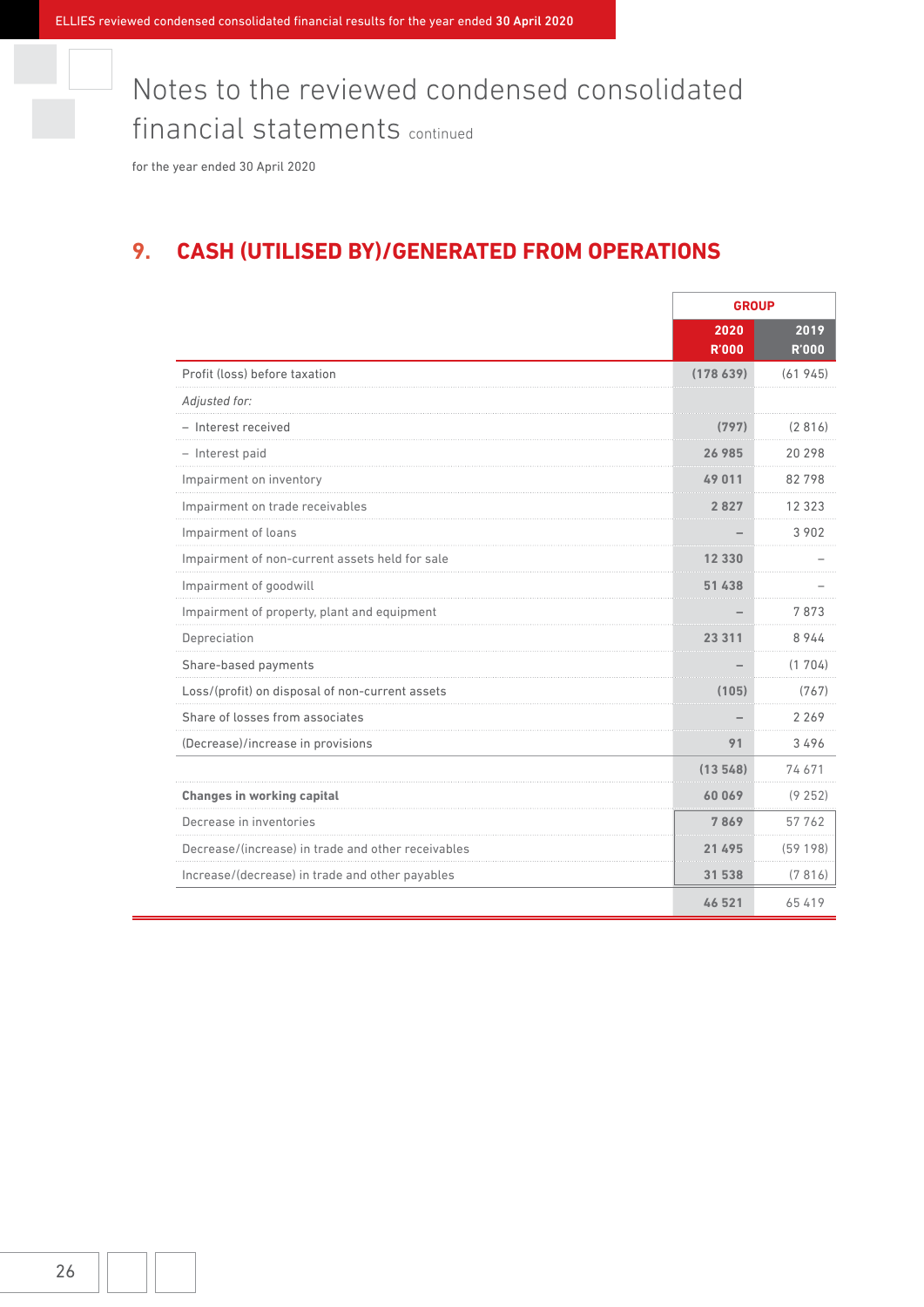for the year ended 30 April 2020

# **10. (LOSS)/EARNINGS PER SHARE**

|                                                                                                   | <b>GROUP</b> |             |
|---------------------------------------------------------------------------------------------------|--------------|-------------|
|                                                                                                   | 2020         | 2019        |
| Basic earnings/(loss) per share (cents)                                                           | (28, 97)     | (3,58)      |
| - Trading and Distribution continuing operations                                                  | (21, 39)     | (3.42)      |
| - Trading and Distribution discontinued operations                                                | (0.02)       | 3.99        |
| - Manufacturing                                                                                   | (7, 56)      | (4, 15)     |
| Headline earnings/(loss) per share (cents)                                                        | (18, 66)     | (3, 26)     |
| - Trading and Distribution continuing operations                                                  | (11,08)      | (2,88)      |
| - Trading and Distribution discontinued operations                                                | (0.02)       | 2,49        |
| - Manufacturing                                                                                   | (7, 56)      | (2, 87)     |
| The calculation of (loss)/earnings per ordinary share for the Group is based<br>on the following: |              |             |
| - Basic (loss)/earnings (R'000)                                                                   | (179652)     | (22183)     |
| - Headline (loss)/earnings (R'000)                                                                | (115 736)    | (20 230)    |
| - Weighted average number of shares in issue                                                      | 620 158 235  | 620 158 235 |
| <b>Reconciliation of headline earnings</b>                                                        |              |             |
| Net (loss)/profit for the year attributable to equity holders of the parent                       | (179652)     | (22183)     |
| Adjusted for:                                                                                     |              |             |
| Profit on sale of property, plant and equipment                                                   | (105)        | (767)       |
| Impairment of goodwill - Infrastructure continuing operations                                     | 51 438       |             |
| Loss as a result of loss of control                                                               |              | (9269)      |
| Impairment of non-current assets held for sale                                                    | 12 554       | 7873        |
| Impairment of loans to associates                                                                 |              | 3 9 0 2     |
| Share of losses from associates                                                                   |              |             |
| Tax effect on adjustments                                                                         | 29           | 215         |
| Headline (loss)/earnings attributable to ordinary shareholders                                    | (115736)     | (20 230)    |

There are no dilutionary instruments.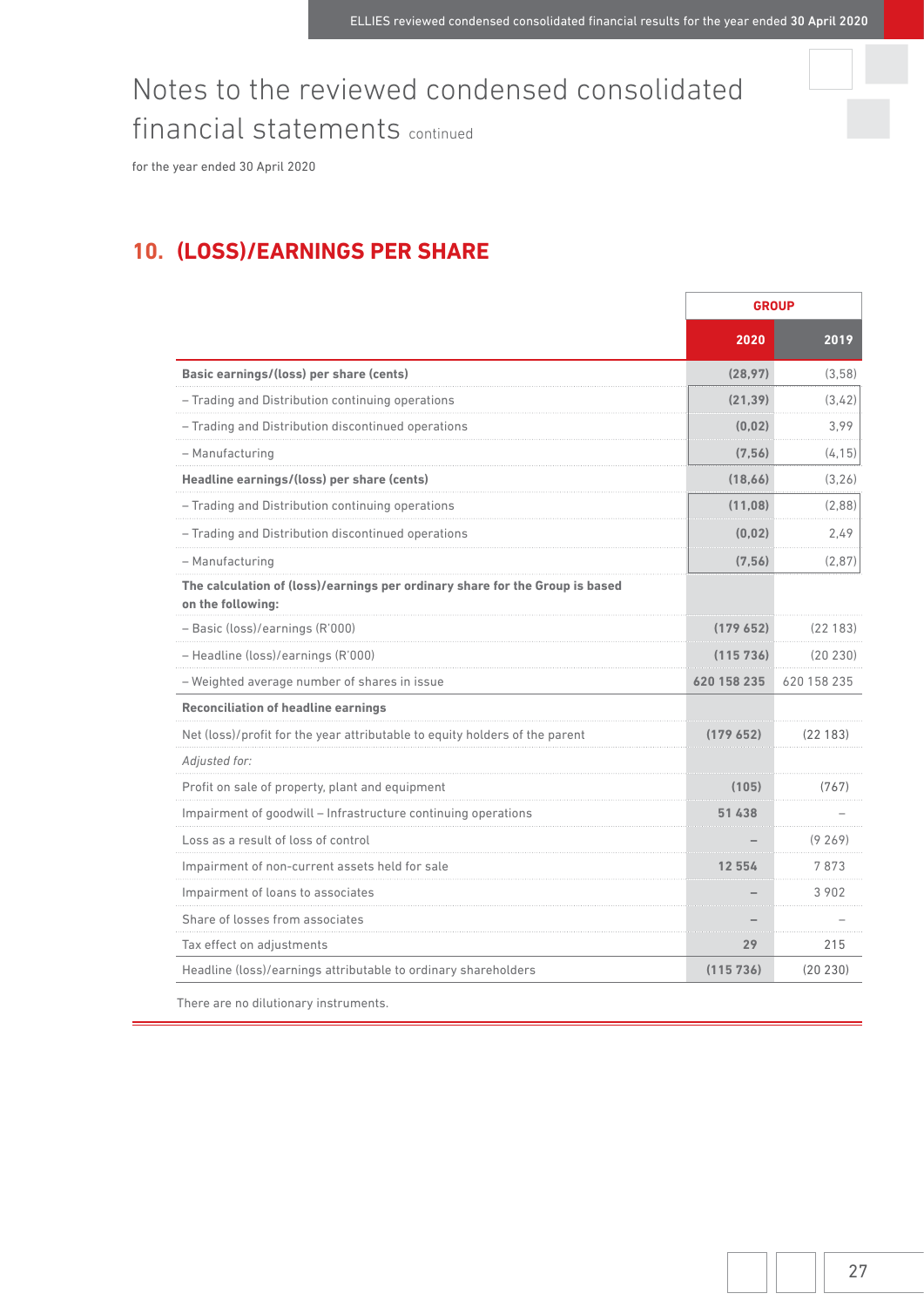for the year ended 30 April 2020

# **11. FIRST-TIME ADOPTION OF IFRS 16**

The Group applied IFRS16 by adjusting the opening balances at 1 May 2019. The impact of the adoption on the financial statements are summarised below:

|                                                                                                     | R'OOO |
|-----------------------------------------------------------------------------------------------------|-------|
| Minimum lease commitments at 30 April 2019                                                          |       |
| Less: short-term leases not recognised under IFRS 16                                                |       |
| Undiscounted lease payments                                                                         |       |
| Less: effect of discounting using the incremental borrowing rate at the date of initial application |       |
| Lease liability at 1 May 2019                                                                       |       |

# **12. ANALYSIS OF ASSETS AND LIABILITIES BY FINANCIAL INSTRUMENT CLASSIFICATION**

|                                     |                      | <b>Loans and receivables</b><br><b>Financial liabilities</b><br>at amortised cost<br>at amortised cost |                      | <b>Total</b>         |                      |                      |  |  |
|-------------------------------------|----------------------|--------------------------------------------------------------------------------------------------------|----------------------|----------------------|----------------------|----------------------|--|--|
|                                     | 2020<br><b>R'000</b> | 2019<br><b>R'000</b>                                                                                   | 2020<br><b>R'000</b> | 2019<br><b>R'000</b> | 2020<br><b>R'000</b> | 2019<br><b>R'000</b> |  |  |
| <b>GROUP</b>                        |                      |                                                                                                        |                      |                      |                      |                      |  |  |
| <b>Current assets</b>               | 164 150              | 206 311                                                                                                |                      |                      | 164 150              | 206 311              |  |  |
| Trade and other receivables         | 130 228              | 160 930                                                                                                |                      |                      | 130 228              | 160 930              |  |  |
| Bank and cash balances              | 33922                | 45 381                                                                                                 |                      |                      | 33 922               | 45 381               |  |  |
| <b>Total assets</b>                 | 164 150              | 206 311                                                                                                |                      |                      | 164 150              | 206 311              |  |  |
| <b>Non-current liabilities</b>      |                      | $\overline{\phantom{a}}$                                                                               | 129 401              | 148 300              | 129 401              | 148 300              |  |  |
| Interest-bearing liabilities        |                      |                                                                                                        | 129 401              | 148 300              | 129 401              | 148 300              |  |  |
| <b>Current liabilities</b>          |                      | $\overline{\phantom{a}}$                                                                               | 231 177              | 204 805              | 231 177              | 204 805              |  |  |
| Interest-bearing liabilities        |                      |                                                                                                        | 18 972               | 9656                 | 18 972               | 9656                 |  |  |
| Trade and other payables            |                      |                                                                                                        | 170412               | 150 604              | 170412               | 150 604              |  |  |
| Third-party loans                   |                      |                                                                                                        | 41 607               | 41 607               | 41 607               | 41 607               |  |  |
| <b>Bank overdrafts</b>              |                      |                                                                                                        | 186                  | 2938                 | 186                  | 2938                 |  |  |
| <b>Total equity and liabilities</b> |                      | $\overline{\phantom{0}}$                                                                               | 360 578              | 353 105              | 360 578              | 353 105              |  |  |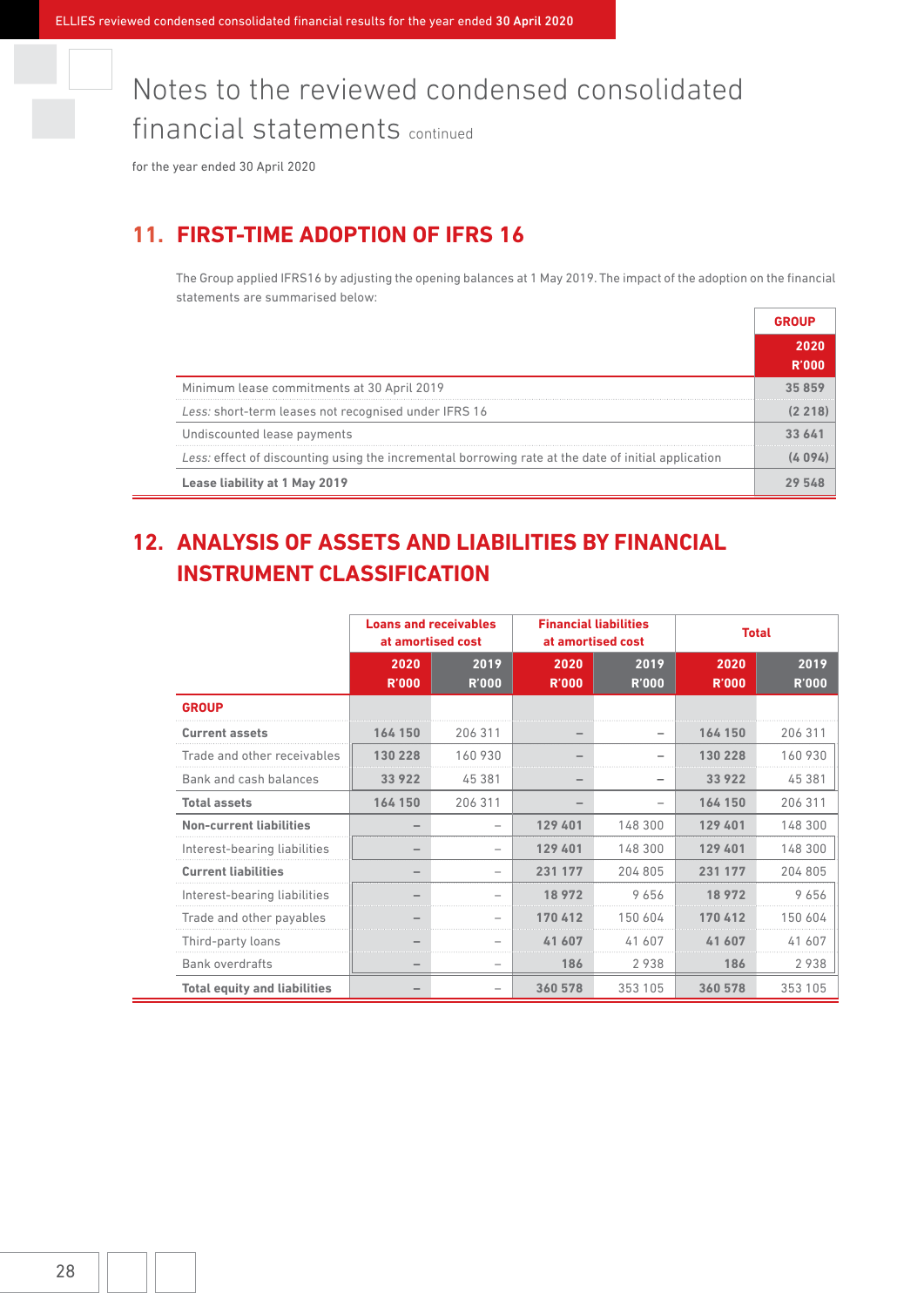for the year ended 30 April 2020

# **13. GUARANTEES AND CONTINGENT LIABILITIES**

- Unlimited suretyship given by Ellies Holdings Limited to Blue Strata Trading Proprietary Limited, a supplier, for facilities of R60 million (2019: R60 million).
- Lombards Insurance Company Limited have issued various "Performance Guarantees" and "Bid Security Guarantees" (denoted in South African Rands) as follows:

|                     | <b>GROUP</b>             |      |
|---------------------|--------------------------|------|
|                     | 2020                     | 2019 |
|                     | <b>R'000</b>             |      |
| South African Rands | $\overline{\phantom{a}}$ |      |
| US Dollars          | $\overline{\phantom{a}}$ |      |

These "Performance Guarantees" and "Bid Security Guarantees" are expected to expire as follows:

|               | <b>GROUP</b>                 |                      |
|---------------|------------------------------|----------------------|
|               | 2020<br><b>R'000</b>         | 2019<br><b>R'000</b> |
| 30 April 2020 | $\qquad \qquad \blacksquare$ | 11 537               |

The directors do not believe any exposure to loss is likely.

|                                                                                                         | <b>GROUP</b>         |                      |
|---------------------------------------------------------------------------------------------------------|----------------------|----------------------|
|                                                                                                         | 2020<br><b>R'000</b> | 2019<br><b>R'000</b> |
| The Standard Bank of South Africa Limited has issued the following quarantees on<br>behalf of the Group | 2 500                | 2 2 1 5              |

 The Group has contingent liabilities in respect of bank and other guarantees per the above. It is not expected that any material liabilities will arise from these.

 The two cases, Ellies Electronics Proprietary Limited v Increspec Proprietary Limited and Ellies Electronics Proprietary Limited v NV Properties Proprietary Limited, remain pending. Both Increspec Proprietary Limited and NV Properties Proprietary Limited have filed counterclaims wherein they seek damages against Ellies Electronics Proprietary Limited in the sum of R21,5 million and R5 million, respectively. Ellies Electronics Proprietary Limited is defending the claim and, based on assessment of its legal position, does not believe the case will result in a loss to the Group. These cases are still ongoing.

### **Beyond Platinum Proprietary Limited**

 Beyond Platinum Proprietary Limited instituted civil legal action and laid criminal charges against Ellies Electronics Proprietary Limited and certain of its directors for the alleged sale of counterfeit remote-control devices. The criminal case against the directors has since been withdrawn. The civil claims are not quantified. The value at risk in terms of assets is R5,1 million, all duly impaired. During July 2019, the court delivered judgement in the civil case in favour of Ellies Electronics Proprietary Limited. Beyond Platinum subsequently appealed the court judgement. Ellies Electronics Proprietary Limited is defending the case and, based on the assessment of its legal position, does not believe the case will result in a loss to the Group.

### **Super Group Limited**

 Super Group Limited instituted legal action against Ellies Electronics Proprietary Limited relating to performance and cancellation of contract and loss of profits. The total amount of the claim is R42 million. Ellies Electronics Proprietary Limited is defending the claim and, based on the assessment of its legal position, does not believe that the case will result in a loss to the Group.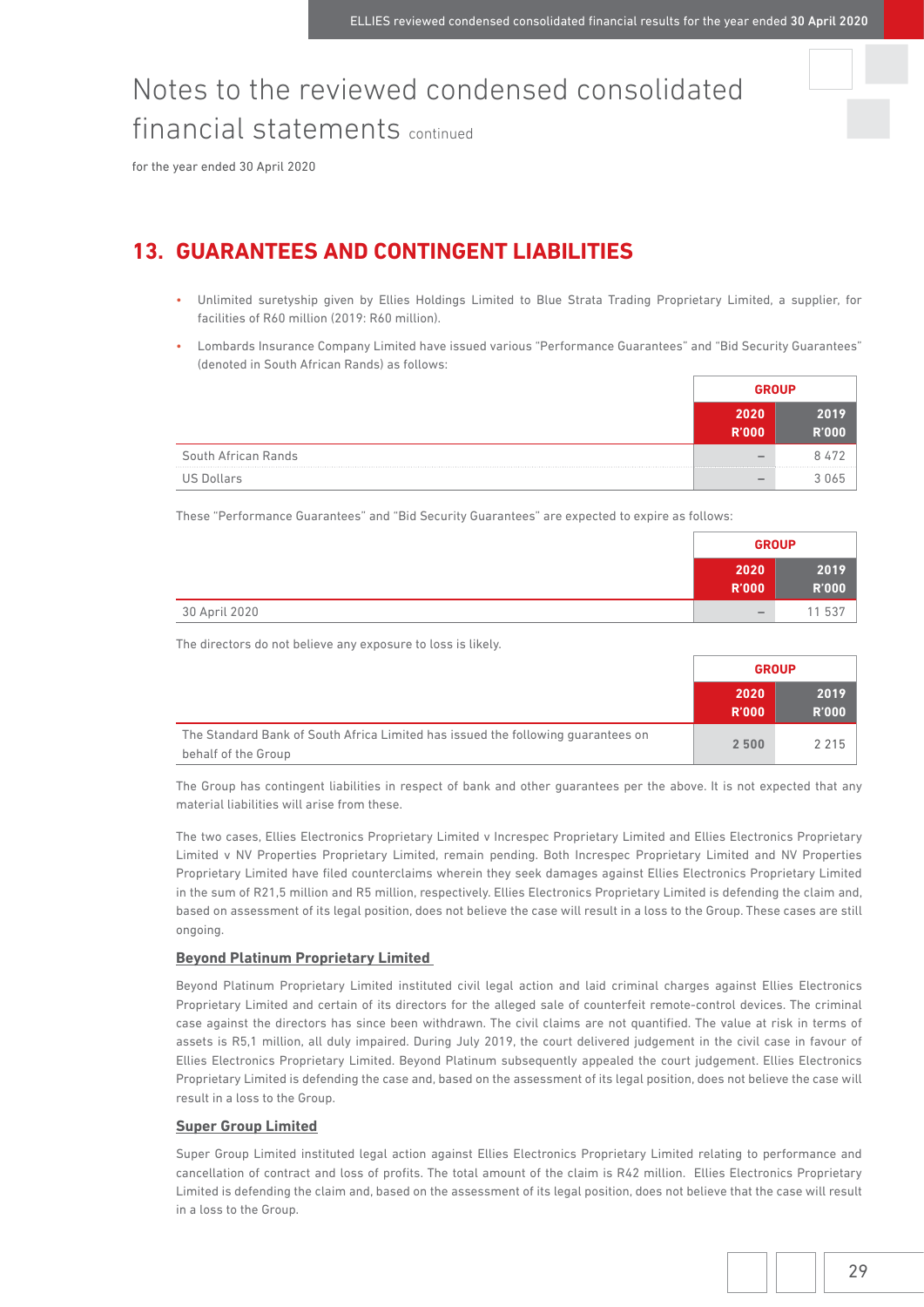for the year ended 30 April 2020

# **13. GUARANTEES AND CONTINGENT LIABILITIES** (continued)

### **Freightit Proprietary Limited**

 Freightit Proprietary Limited instituted legal action against Ellies Electronics Proprietary Limited relating to performance and cancellation of contract. The total amount of the claim is R11 million. Ellies Electronics Proprietary Limited is defending the claim and, based on the assessment of its legal position, does not believe that the case will result in a loss to the Group.

#### **Allybay Trading Enterprises Proprietary Limited**

 Allybay Trading Enterprises Proprietary Limited instituted legal action against Ellies Electronics Proprietary Limited relating to damages suffered as the result of the cancellation of a purported delivery service agreement. The total amount of the claim is R7 million. Ellies Electronics Proprietary Limited is defending the claim and, based on the assessment of its legal position, does not believe that the case will result in a loss to the Group.

### **14. EVENTS AFTER THE REPORTING DATE**

#### **Disposal of properties**

 On 30 June 2020, a circular seeking approval for the disposal of the properties for R3,6 million was posted to shareholders. At the General Meeting held on 28 July 2020, shareholders approved the sale of the properties to Vegtu. The proceeds from the sale of the properties will be utilised to reduce the Company's debt, strengthen the Company's balance sheet and assist in compliance with bank covenants. Ellies' intention was not to continue its lease agreement on the properties after 31 August 2020 and, therefore, the corporate office was relocated to Sandton and the Johannesburg warehouse and distribution function has been migrated to a third-party logistics service provider.

### **Section 189 process**

 The CCMA Section 189A hearing took place on 4 May 2020 and, due to the COVID-19 pandemic, the process facilitated by the CCMA was only concluded on 1 June 2020. The restructuring process impacted 183 positions due to operational requirements and a provision of R18,3 million has been raised in respect of retrenchment costs. The union subsequently challenged the section 189 ruling. Management believes that it has complied with all legal requirements.

 Other than as disclosed above, there were no events material to the understanding of the financial statements that occurred in the period between the reporting date and the publication date of the annual financial statements, except the continuation of the risk-adjusted approach implemented by the South African government in relation to the COVID-19 pandemic.

For and on behalf of the Board

*Independent Non-Executive Chief Executive Officer Financial Director and Chairperson Chief Financial Officer*

Johannesburg

1 October 2020

**Timothy Fearnhead Dr Shaun Prithivirajh Chris Booyens**